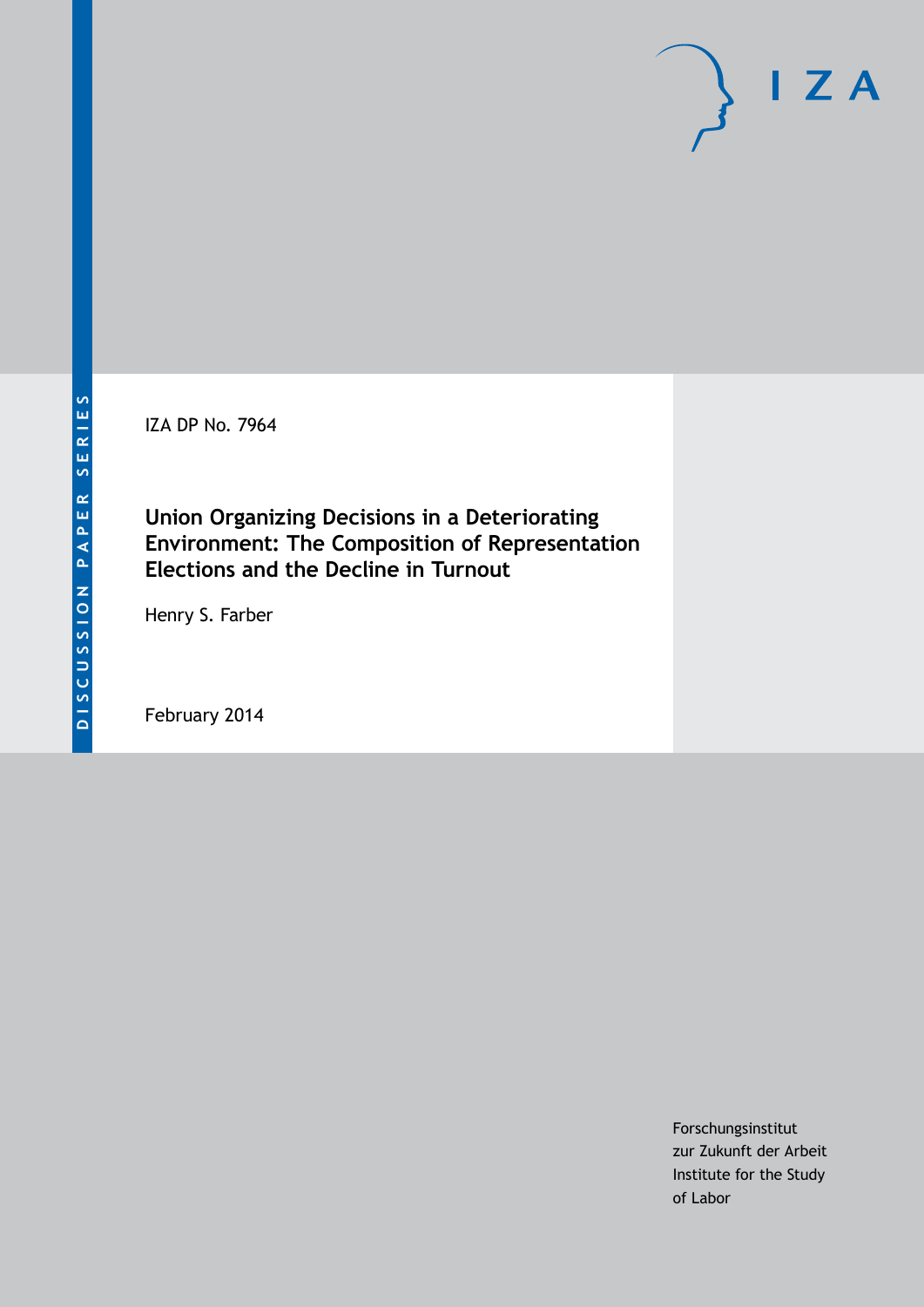# **Union Organizing Decisions in a Deteriorating Environment: The Composition of Representation Elections and the Decline in Turnout**

**Henry S. Farber** *Princeton University, NBER and IZA*

Discussion Paper No. 7964 February 2014

IZA

P.O. Box 7240 53072 Bonn **Germany** 

Phone: +49-228-3894-0 Fax: +49-228-3894-180 E-mail: [iza@iza.org](mailto:iza@iza.org)

Any opinions expressed here are those of the author(s) and not those of IZA. Research published in this series may include views on policy, but the institute itself takes no institutional policy positions. The IZA research network is committed to the IZA Guiding Principles of Research Integrity.

The Institute for the Study of Labor (IZA) in Bonn is a local and virtual international research center and a place of communication between science, politics and business. IZA is an independent nonprofit organization supported by Deutsche Post Foundation. The center is associated with the University of Bonn and offers a stimulating research environment through its international network, workshops and conferences, data service, project support, research visits and doctoral program. IZA engages in (i) original and internationally competitive research in all fields of labor economics, (ii) development of policy concepts, and (iii) dissemination of research results and concepts to the interested public.

IZA Discussion Papers often represent preliminary work and are circulated to encourage discussion. Citation of such a paper should account for its provisional character. A revised version may be available directly from the author.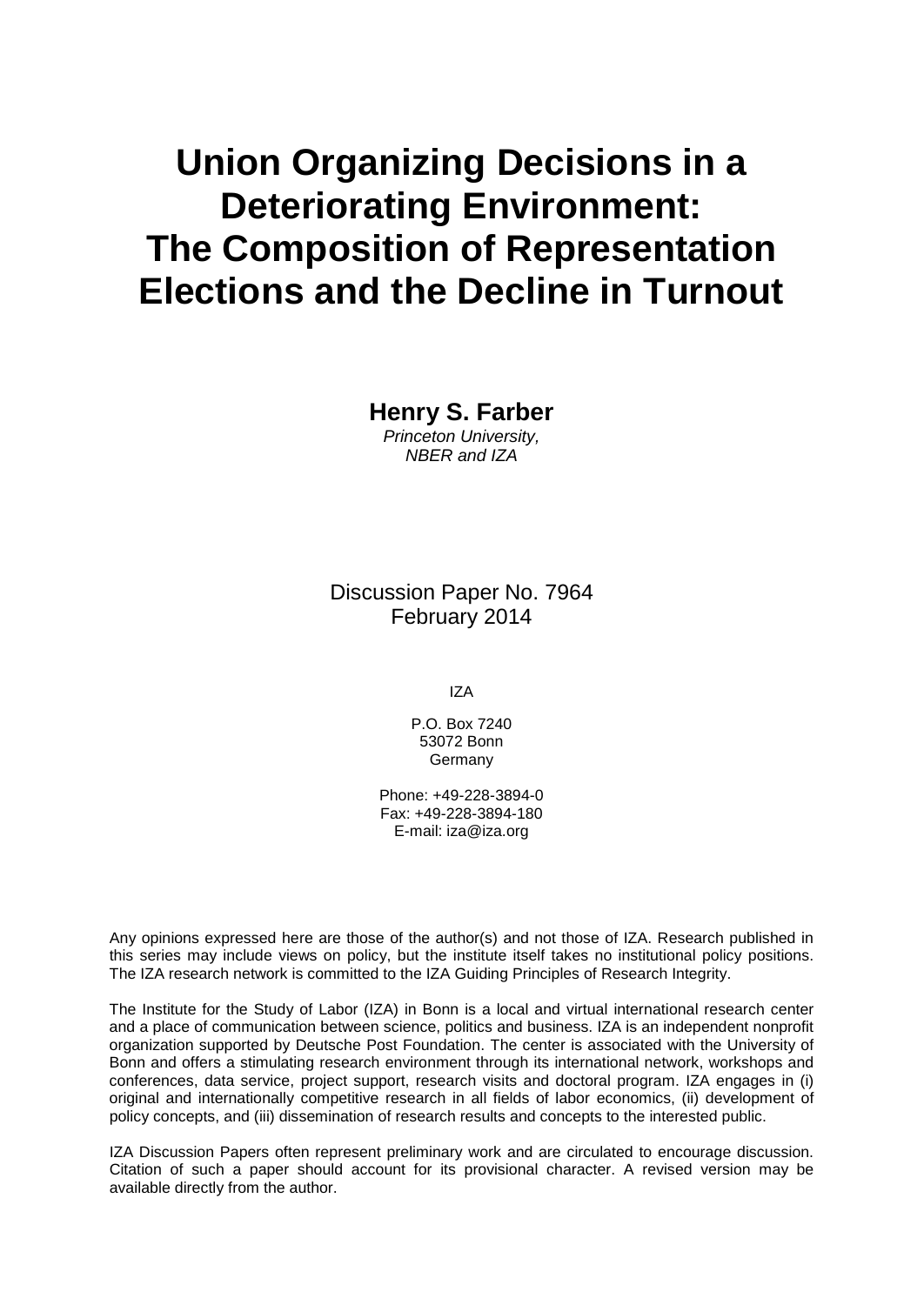IZA Discussion Paper No. 7964 February 2014

# **ABSTRACT**

# **Union Organizing Decisions in a Deteriorating Environment: The Composition of Representation Elections and the Decline in Turnout**

It is well known that the organizing environment for labor unions in the U.S. has deteriorated dramatically over a long period of time, contributing to the sharp decline in the private sector union membership rate and resulting in many fewer representation elections being held. What is less well known is that, since the late 1990s, average turnout in the representation elections that are held has dropped substantially. These facts are related. I develop a model of union decision making regarding selection of targets for organizing through the NLRB election process with the clear implication that a deteriorating organizing environment will lead to systematic change in the composition of elections held. The model implies that a deteriorating environment will lead unions not only to contest fewer elections but also to focus on larger potential bargaining units and on elections where they have a larger probability of winning. A standard rational-voter model implies that these changes in composition will lead to lower turnout. I investigate the implications of these models empirically using data on turnout in over 140,000 NLRB certification elections held between 1973 and 2009. The results are consistent with the model and suggest that changes in composition account for about one-fifth of the decline in turnout between 1999 and 2009.

JEL Classification: J5, J50

Keywords: labor unions, union organizing, representation elections

Corresponding author:

Henry S. Farber Relations Section Firestone Library Princeton University Princeton, NJ 08544 USA E-mail: [farber@princeton.edu](mailto:farber@princeton.edu)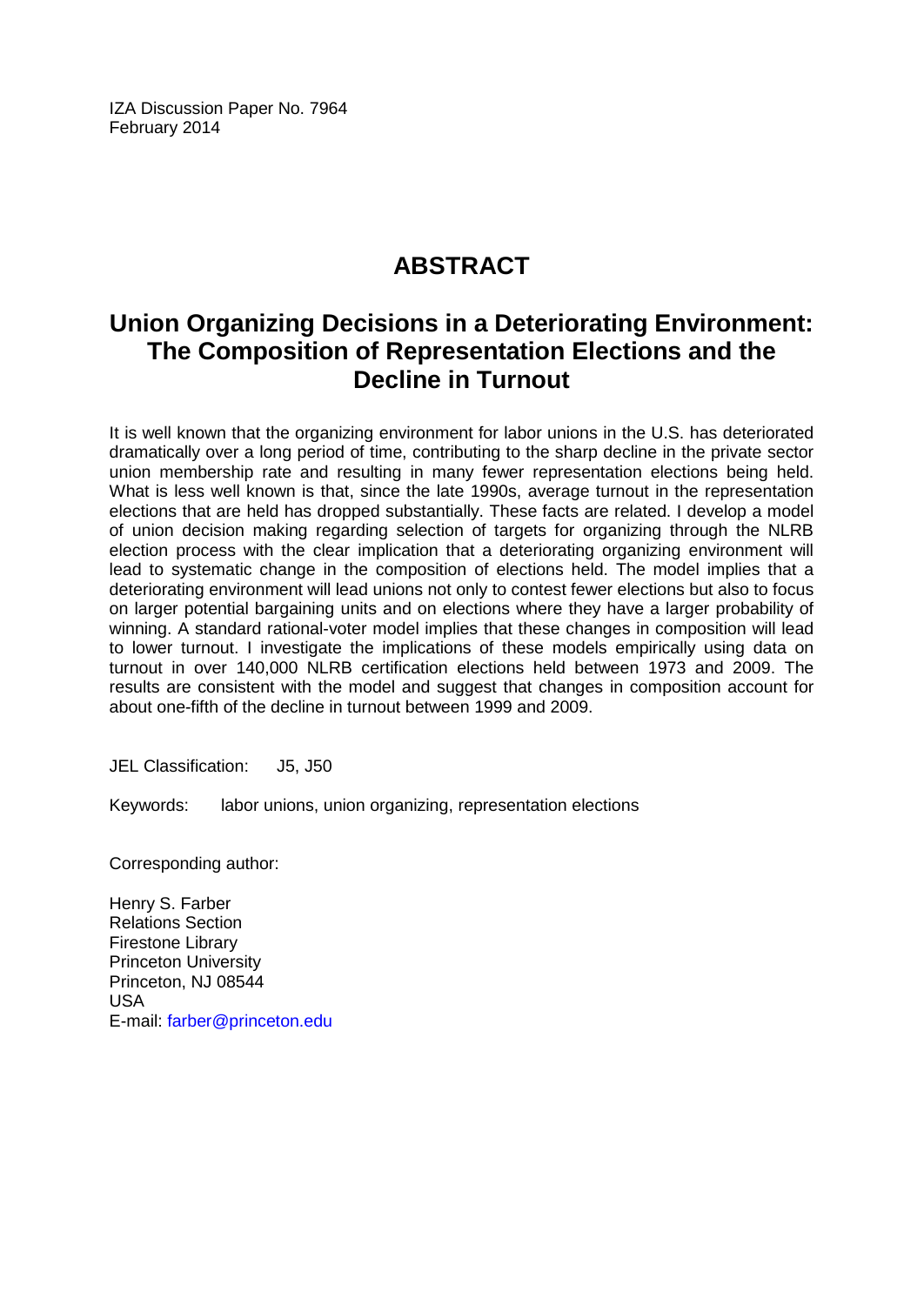#### 1 Introduction and Background

It is well known that the union membership rate in the U.S. private sector has been falling for almost 40 years, from about 25 percent in the early 1970s to less than 7 percent in 2012 and 2013.<sup>1</sup> It is also well known that union organizing activity in the private sector, measured by the number of National Labor Relations Board (NLRB) supervised representation elections, has been declining over the same period, from over 7,000 elections per year in the early 1970s to between 1,500 and 2,000 elections per year in the 2005-2009 period.<sup>2</sup> These facts reflect a long run deterioration in the economic and organizing environment faced by unions in this country.

What is less well known is that turnout in these elections, while historically very high (almost 90 percent, on average) has dropped substantially since the late 1990s.<sup>3</sup> In this study, I develop a model of union decision making regarding selection of targets for organizing through the NLRB election process with the clear implication that a deteriorating organizing environment will lead not only to fewer elections (less organizing activity) but also to systematic changes in the composition of elections held. The model implies that a deteriorating environment will lead unions to attempt to organize larger potential bargaining units and where they have a larger probability of winning an election. I then use a standard rational-voter model to demonstrate that these changes in composition will lead to lower turnout in the elections that are held. Finally, I present statistical evidence consistent with these models using data on turnout in over 140,000 NLRB certification elections closed between 1973 and 2009.

In the remainder of this section, I present some background on union representation elections, including statistics on the number of elections, union win rates, and turnout over time. I then present, in section 2, a simple economic model of an individual's vote/no-vote decision. In section 3, I present the model of union decision making regarding selection of organizing targets, and I derive the empirical implications of this model. In section 4, I present a statistical model of turnout rates that accounts for unobserved heterogeneity in vote probabilities across elections. Section 5 contains the results of my analysis of the decline in turnout, and section 6 concludes.

<sup>&</sup>lt;sup>1</sup> Derived from tabulation of various supplements to the Current Population Survey (CPS).

<sup>&</sup>lt;sup>2</sup> Derived from tabulation of the NLRB election data that form the basis of my analysis here.

<sup>3</sup> This is in sharp contrast to turnout in national political elections, where turnout is much lower but there is no evidence of a decline. Tabulation of self-reported voting behavior from the November voting supplements to the CPS shows that the probability of a citizen voting in presidential elections averaged 65 percent prior to 2000 and 71 percent subsequently. The comparable figures for off-year elections are 51 percent before 2000 and 53 percent subsequently.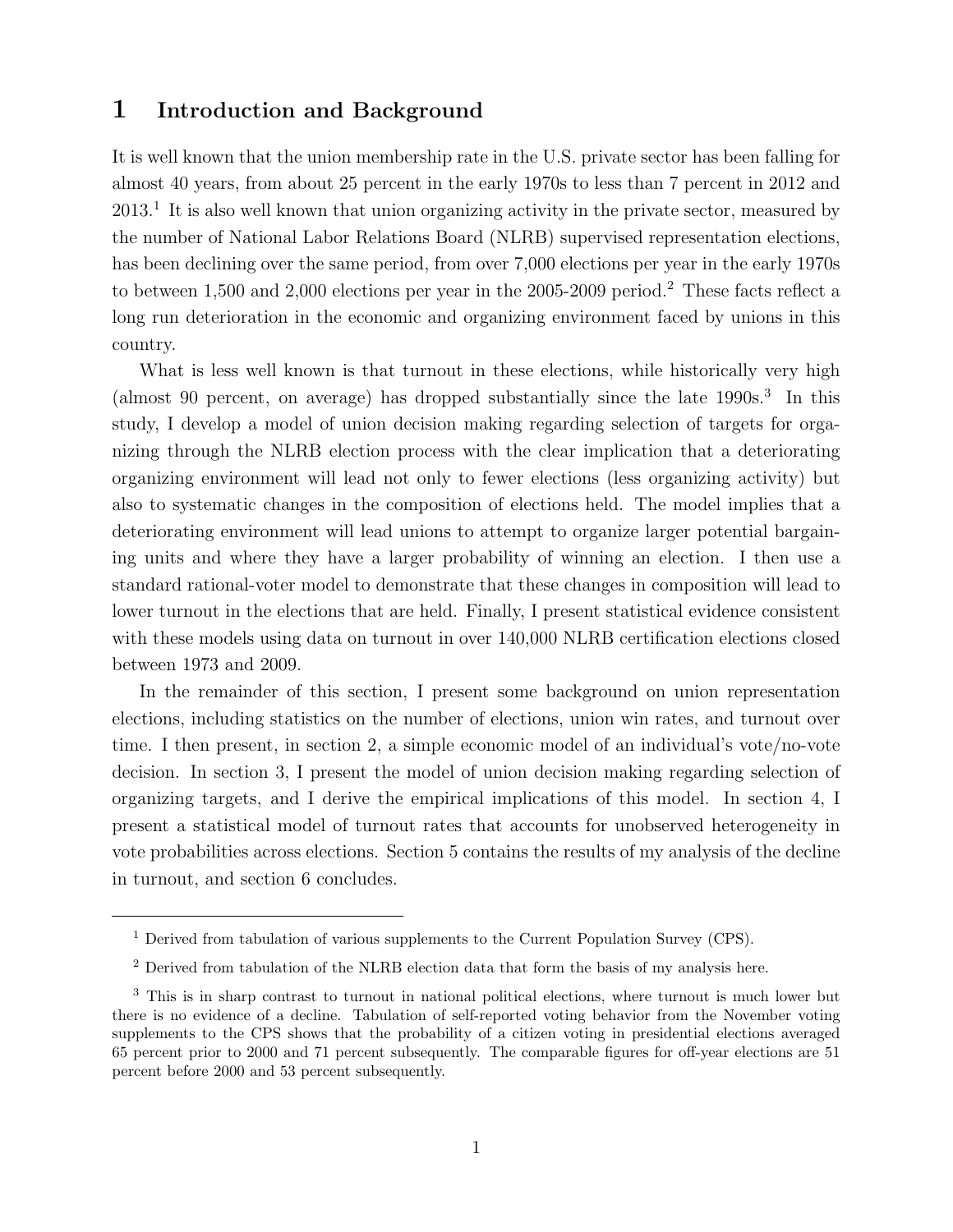#### 1.1 Background on Union Representation Elections

The National Labor Relations Act (NLRA), passed in 1935, codified in law the right of workers in the private sector to be represented by a union of their choice.<sup>4</sup> This law specified a secret ballot election mechanism that allows workers to express their preferences for union representation. In broad strokes, the NLRA allows a group of workers or a union (or potential union) acting on their behalf to petition the NLRB to hold an election with a "showing of interest" by workers in the potential bargaining unit. An employer can also request an election if a question arises about workers' preferences for union representation. After issues involving the definition of the appropriate group of workers involved are resolved, the NLRB holds an election.<sup>5</sup> If the union receives more than 50 percent of the votes cast in the election, then the NLRB certifies that the union is the exclusive representative of the workers for the purposes of collective bargaining. This certification is valid for one year. If the union and employer reach agreement on a contract within that period, then the union continues as the bargaining agent of the workers. If the union and employer do not reach agreement within that period, then the union is no longer recognized as the bargaining agent of the workers.<sup>6</sup>

#### 1.2 High-Level Facts

In order to set the stage for the theoretical and empirical analyses, I present some aggregate facts regarding the level of election activity over time, union success in elections, and voter turnout.

I have data on 237,022 individual elections involving a single union "closed" by the NLRB

<sup>4</sup> Additional legislation that served to modify the NLRA includes 1) the Labor-Management Relations (Taft-Hartley) Act, passed in 1947 over President Truman's veto and 2) the Labor-Management Reporting and Disclosure (Landrum-Griffin) Act, passed in 1959.

<sup>5</sup> There are many rules governing employer and union behavior during organizing campaigns, and either side may file "unfair labor practice" charges against the other side with the NLRB. The NLRB adjudicates these charges either before or after the election.

<sup>6</sup> While not directly related to this study, it has been argued that the election process is too cumbersome and that employers can manipulate the process through coercive means that make it difficult 1) for unions to win these elections (e.g., Weiler, 1983; Freeman, 1985) and 2) to reach agreement on a first contract even where they win elections (Prosten, 1978; Ferguson, 2008). One result of this is a proposed revision of the NLRA, the Employee Free Choice Act (EFCA) that provides for 1) recognition of a union as the bargaining agent of the workers on the basis of a "card check" and 2) first-contract arbitration, whereby an arbitrator sets the terms of the first contract in the event that the union and the employer do not reach agreement in a timely manner. The EFCA was being actively considered by Congress in 2009, but political and economic realities of the time removed any chance it had for passage. See Johnson (2002) and Riddell (2004) for analyses of the Canadian experience with card check recognition that imply a substantial advantage to unions.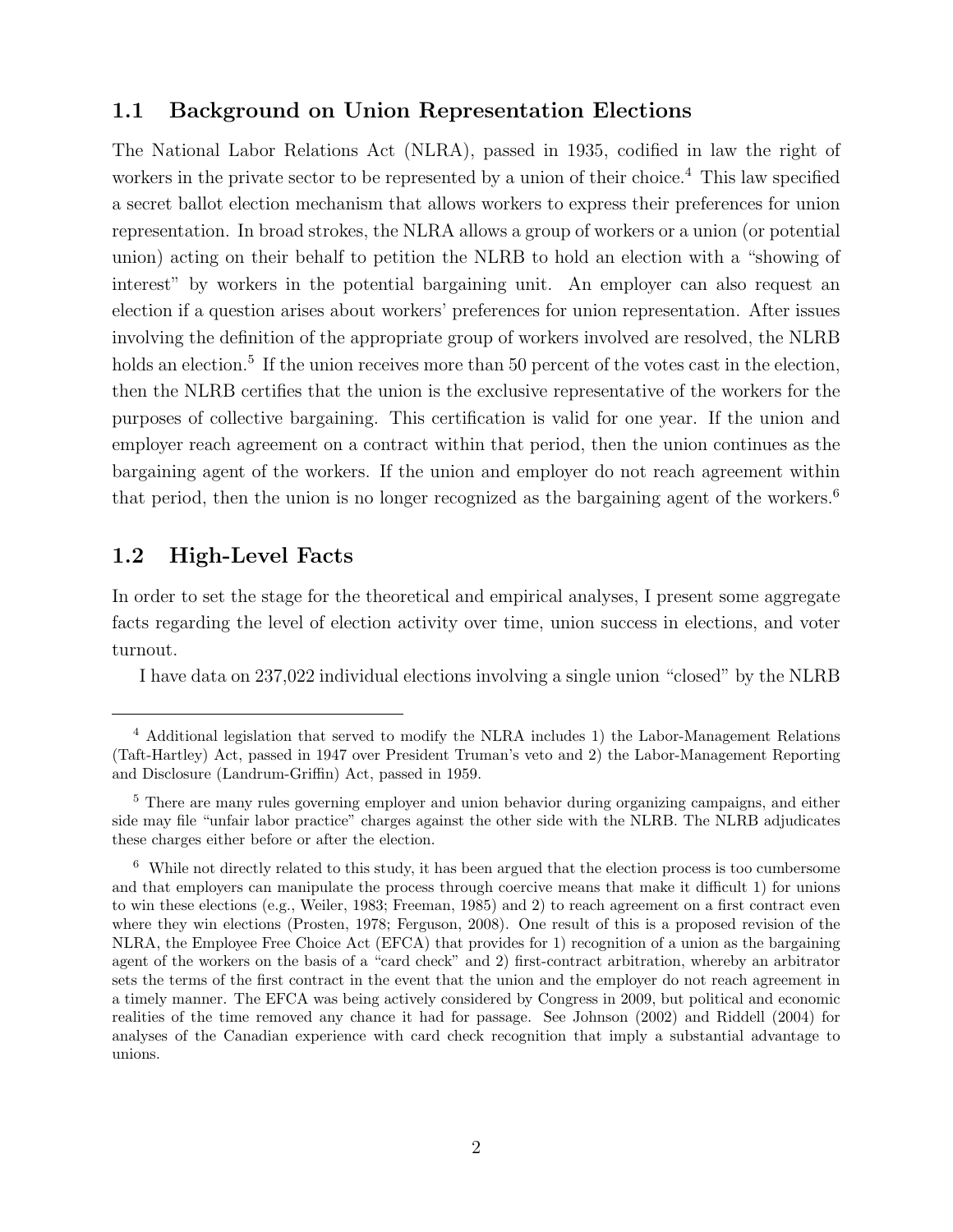

Figure 1: Number of Elections and Union Win Rate in Elections, by Fiscal Year

between July 1962 and August 2009.<sup>7</sup> Of these, 213,548 elections are "certification" elections to determine if a union should represent a group of currently non-unionized workers. The remaining 23,474 elections are "decertification" elections to determine if an existing union should continue to represent a group of currently unionized workers. I focus here only on the certification elections.

#### 1.2.1 The Level of Election Activity and Union Success in Elections

As shown by the solid line in Figure 1 (left scale), the number of certification elections fell sharply in the early 1980s, dropping from about 7,000 per year earlier to less than 4,000 per year in the mid-1980s. The number of elections continued to decline slowly before declining more sharply again beginning in the late 1990s. The number of elections fell from over 3,000 per year in the late 1990s to about 1,500 per year in the late 2000s. This change indicates the sharp deterioration in the organizing environment in the early 1980s and between 1999 and 2009.<sup>8</sup>

<sup>7</sup> These are administrative data for federal fiscal years 1963-2009. Early in the period the federal fiscal year ran from July to June before switching to October to September. I recode the earlier fiscal years to run from October to September. On this basis, I have data on elections closed during the 1963-2009 fiscal years (other than those closed in September 2009) as well as during the last quarter of the 1962 fiscal year. I have compiled these data over a long period using data received from the NLRB. I thank Alexandre Mas for providing the data from 1962 through 1972. I have not been able to obtain sufficiently detailed data on election characteristics and outcomes after August 2009.

<sup>8</sup> Farber and Western (2001, 2002) investigate the causes of the earlier deterioration.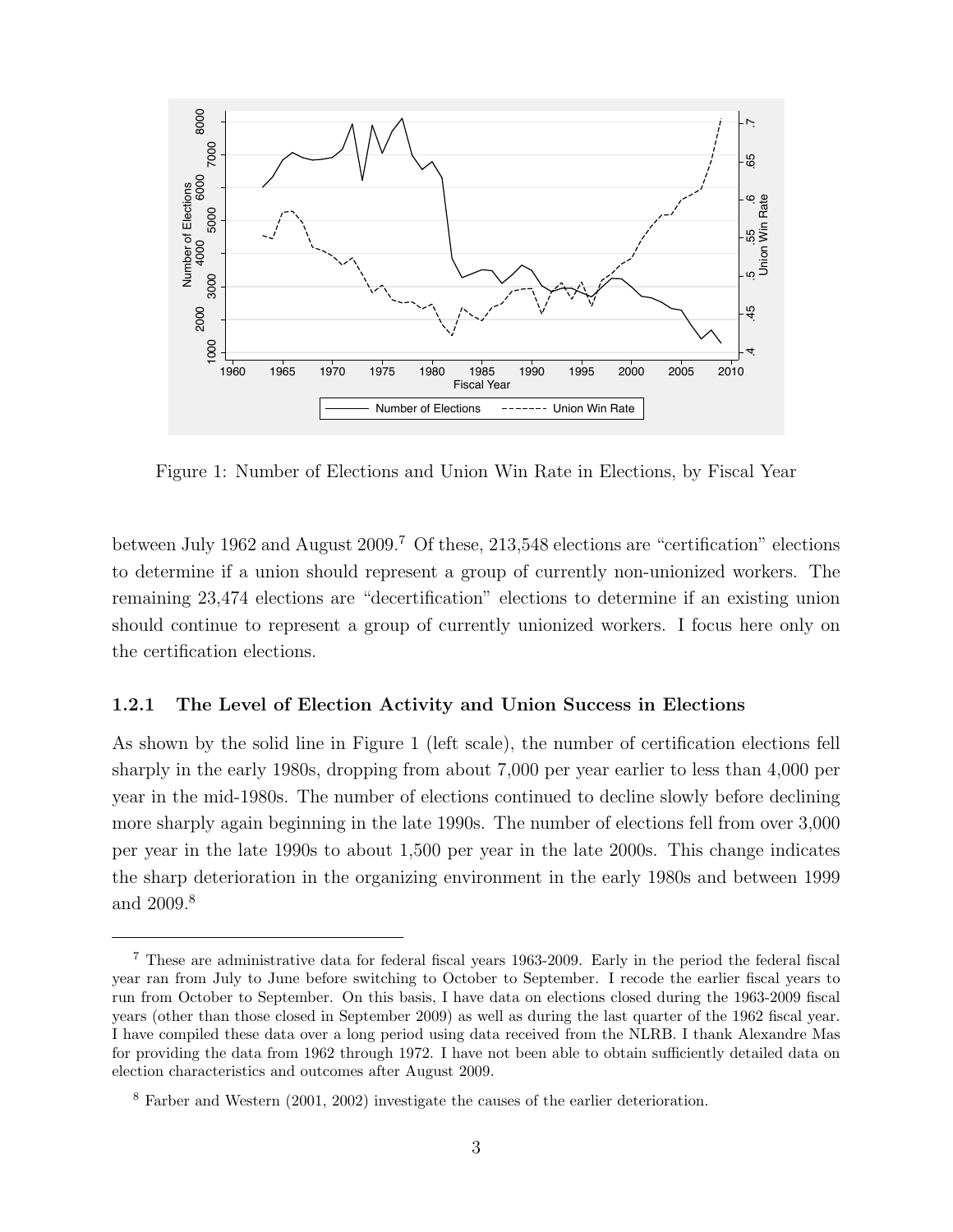The union win rate in elections held is shown by the dashed line in figure 1 (right scale). The union win rate fell from over 55 percent in the mid-1960s to less than 45 percent in the early 1980s, then slowly increased to about 50 percent by 1999, and then increased sharply to 70 percent by 2009.

#### 1.2.2 Voter Turnout

Measurement of voter turnout is potentially complicated by the presence of challenged ballots in many elections. There are challenges in about 40 percent of elections where data are available on the number of challenges.<sup>9</sup> The NLRB investigates the validity of challenges only if their aggregate number could have changed the election outcome. The number reported as eligible to vote is the ex ante number, including any workers whose eligibility is later questioned while the number of pro- and anti-union votes recorded is the number net of disallowed ballots in cases where challenges are investigated. Thus, a turnout rate calculated as the ratio of the sum of the pro and con votes to the number reported as eligible will not be accurate in the presence of sustained challenges unless all challenges are resolved and the numbers adjusted accordingly. Data are available on the number of challenges sustained only for fiscal years 2000-2009, but these data show that there are sustained challenges in only 1.7 percent of elections with challenges. On this basis, I ignore challenges in my analysis and assume that the reported vote counts can be compared appropriately to the reported number of eligible voters.

I proceed examining turnout in 143,175 elections closed between fiscal years 1973 and 2009.<sup>10</sup> I restrict the sample to observations without missing data on key variables in order to keep the sample fixed as I explore specifications. There are 2,078 elections (1.45 percent of the sample) with missing data on at least one variable. My final sample contains 141,097 elections.

The broad facts regarding mean turnout based on these data are presented in figure 2. The average turnout rate across elections held steady at about 89 percent until the late-1990s and subsequently fell to about 79 percent by 2009. Figure 2 also contains the time series of the aggregate turnout rate (the ratio of the total number of votes across all elections to the total number of eligible voters across all elections). The aggregate turnout rate shows a similar time-series pattern though it falls more sharply, from 89 percent to 70 percent over the same period. The sharper decline of the aggregate turnout rate reflects a shift in

<sup>9</sup> There are no data available on the number of challenges in elections closed prior to July 1972 or in elections closed before July 1972 or in elections closed between December 1978 and September 1980.

 $10 \text{ I}$  do not have data on all variables used in my analysis for elections closed prior to fiscal year 1973. As a result I do not use the data for the 1963-1972 period in what follows.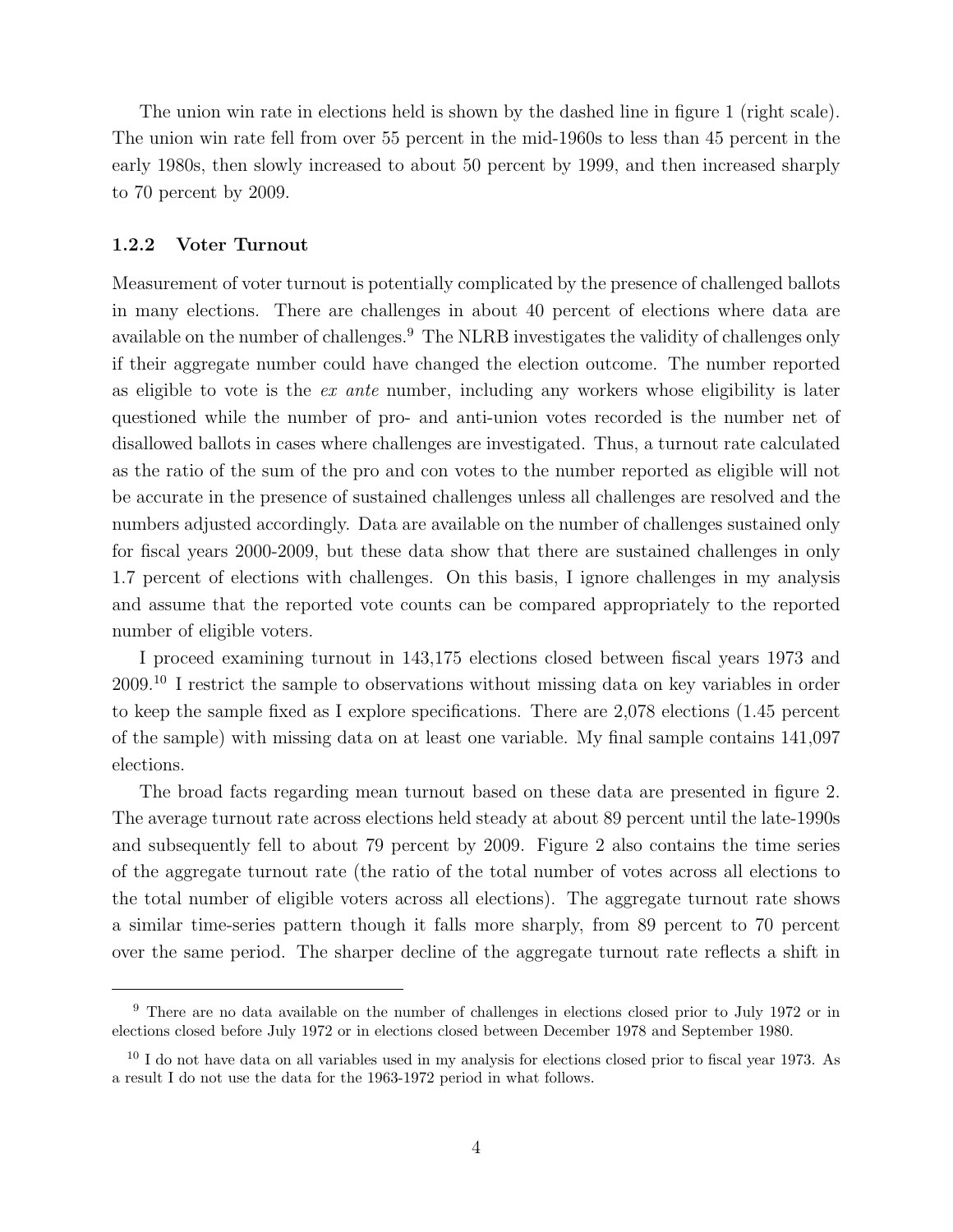

Figure 2: Turnout rate in Union Representation Elections, 1972-2009

composition of elections from smaller elections with higher turnout to larger elections with lower turnout.

Turnout rates in union representation elections are very high compared to those we see in the usual political elections. This could reflect several factors. First, these elections are relatively small, averaging 45 to 77 eligible voters and with a median of 20 to 29 eligible voters, depending on the year, so that a worker's vote has a reasonable probability of being pivotal. Second, these elections are about workers' livelihoods, so the stakes can be very high. Third, these elections are generally held at the workplace during working hours, so the cost of voting is relatively low.

## 2 An Economic Model of Voting

In this section, I develop an economic model of the decision to vote that highlights the economic factors influencing turnout. This economic model highlights 1) the probability that a worker is pivotal (that his/her vote will change the outcome of the election), 2) the stakes (the difference in value to the potential voter of the different outcomes, a union win or a union loss in this case), and 3) the costs and benefits of the act of voting itself. I use this model to organize and interpret the empirical analysis of the decline in voter turnout.

In a rational voter model, the decision to vote is based on a comparison of expected utility conditional on voting  $(E(U|V))$  with expected utility conditional on not voting  $(E(U|NV))$ . Expected values are used since the outcome of the election is uncertain. Consider the following framework, which borrows heavily from the analysis of Coate, Conlin, and Moro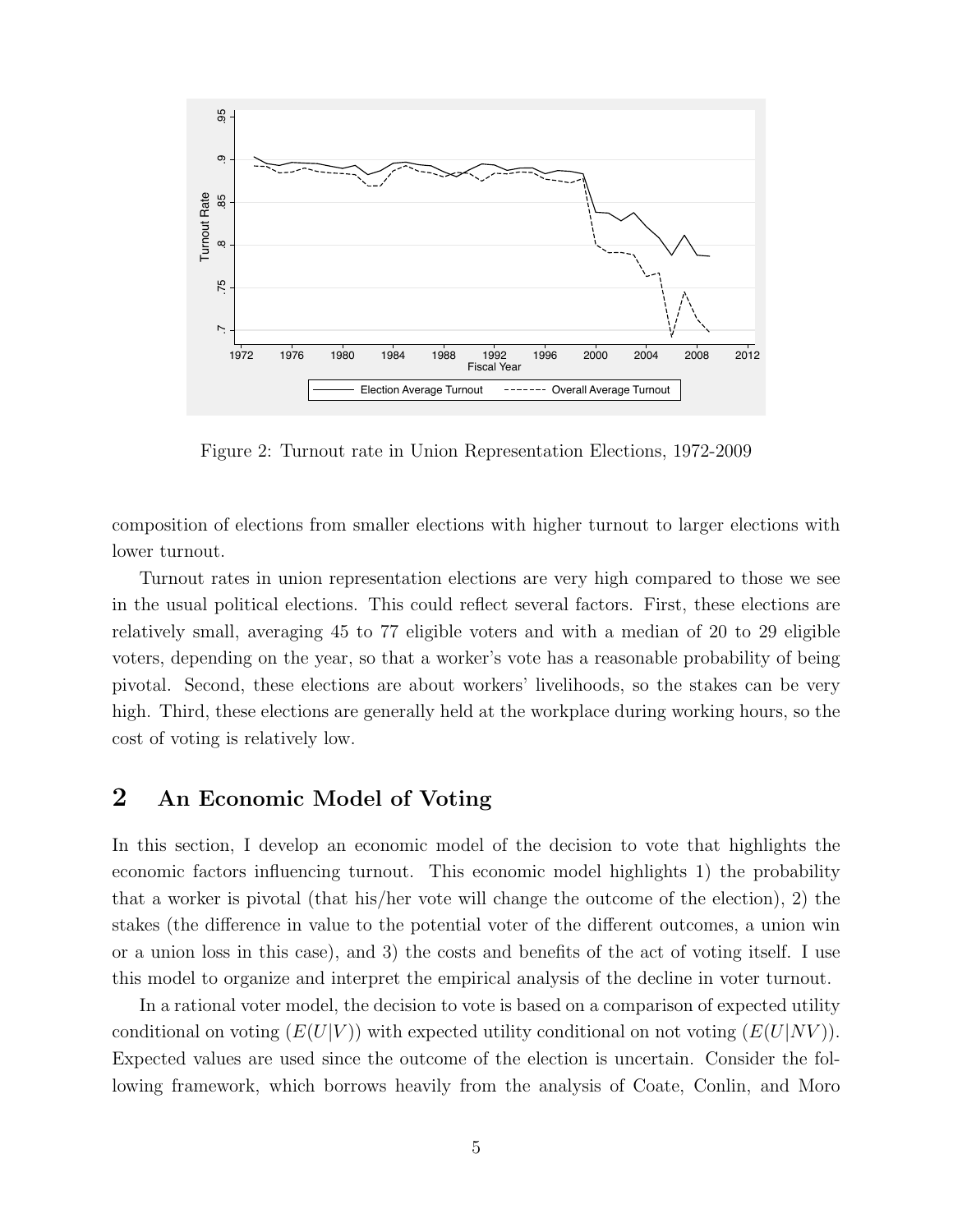$(2008).$ <sup>11</sup>

In a given workplace, the expected fraction of workers who are pro-union is denoted by  $\mu$ . These workers, if they vote, vote in favor of union representation. Similarly, anti-union workers, if they vote, vote against union representation. Pro-union workers receive a benefit of  $b_p > 0$  if the union wins the election. Anti-union workers receive a "benefit" of  $b_c < 0$  if the union wins the election. For simplicity, I assume  $b_p = -b_c = b$  in what follows.

I define  $C_i$  as the cost of voting to worker i net of the direct benefit worker i receives from the act of voting itself, independent of any expected benefit that comes from the possibility that his vote would alter the election outcome. As such,  $C_i$  may well be negative. I assume  $C_i$  varies across workers and is distributed with CDF  $G(\cdot)$ .

A vote is pivotal if it changes the outcome of the election. The NLRA specifies that the union is certified as the bargaining agent of the workers if and only if a majority of those voting vote in favor. Thus, unions lose ties. For this reason, a pro-union worker's vote will be pivotal only if the election would be tied without his vote, and an anti-union worker's vote will be pivotal only if, without his vote, the union would win the election by one vote. Denote the probability that the vote would be tied without a particular worker's vote by  $\Delta W_+$ . Denote the probability that the union would win by one vote without a particular worker's vote by  $\Delta W_-\$ .

On this basis, a pro-union worker will vote if and only if

$$
C_i \le b\Delta W_+.\tag{1}
$$

Given the assumed distribution for costs and noting that  $\mu$  represents the probability that a randomly selected worker is pro-union, the probability that a randomly selected worker votes in favor of union representation is

$$
p_p = \mu G(b\Delta W_+). \tag{2}
$$

Analogously, an anti-union worker will vote if and only if

$$
C_i \le b\Delta W_-\tag{3}
$$

Given the assumed distribution for costs, the probability that a randomly selected worker votes against union representation is

$$
p_c = (1 - \mu)G(b\Delta W_-). \tag{4}
$$

<sup>&</sup>lt;sup>11</sup> The rational choice theory of voting has a long history, dating at least to Downs (1957) and Riker and Ordeshook (1968). Further refinement of the models and the introduction of game theoretic considerations, where decisions to vote depend on the decisions of others, has occurred. Early models are due to Ledyard (1981) and Palfrey and Rosenthal (1983, 1985). Frerejohn and Fiorina (1974) present an alternative framework for understanding the voting decision based not on expected utility maximization but on the minimax regret decision criterion.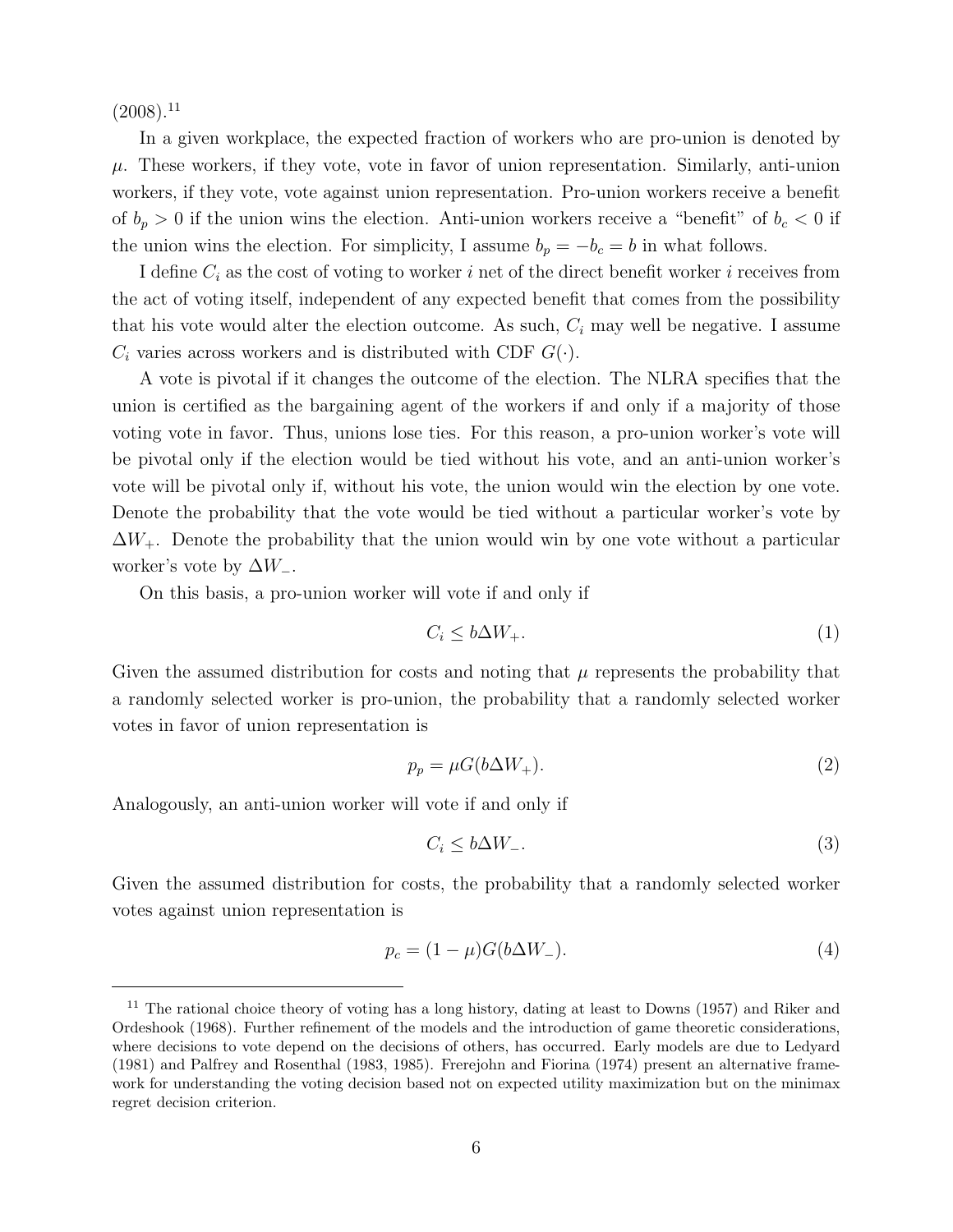The turnout rate in the election is

$$
p_v = p_p + p_c = \mu G(b\Delta W_+) + (1 - \mu)G(b\Delta W_-). \tag{5}
$$

The probability that a worker does not vote (the abstention rate) is

$$
p_a = 1 - p_v = 1 - \mu G(b\Delta W_+) - (1 - \mu)G(b\Delta W_-). \tag{6}
$$

The probability that a pro-union worker's vote is pivotal (the probability of a tie not including the vote of worker  $i$ ), based on a multinomial distribution for the vote counts, is

$$
\Delta W_{+} = Pr(n_p = n_c) = \sum_{i=0}^{INT(n/2)} \frac{n!}{i!i!(n-2i)!} p_p^i p_c^i p_a^{n-2i}, \tag{7}
$$

where  $n = N - 1$ , the number of eligible voters less one and  $INT(\cdot)$  returns the truncated integer value of its argument. The probability that an anti-union worker's vote is pivotal is the probability that the union wins by one not including the vote of worker  $i$ . Based on a multinomial distribution for the vote counts, this is

$$
\Delta W_{-} = Pr(n_p = n_c + 1) = \sum_{i=0}^{INT((n-1)/2)} \frac{n!}{(i+1)!i!(n-2i-1)!} p_p^{i+1} p_c^i p_a^{n-2i-1}.
$$
 (8)

These rather complicated expressions have two key properties:

- 1. The probability that a worker's vote is pivotal falls with the number of eligible voters. This underlies the usual result that the probability that a voter is pivotal falls with election size.
- 2. Holding election size fixed,  $\Delta W_+$  and  $\Delta W_-$  vary directly with the gap between  $p_p$  and  $p_c$ .<sup>12</sup>

#### 2.1 Empirical Implications of the Economic Model

The probabilities of being pivotal depend on the decisions of all voters. As such, an equilibrium concept is needed to define the outcome. A natural choice is a symmetric Nash equilibrium such that all voters are making decisions regarding whether to vote consistent with equations 1 or 3, as appropriate, conditional on common information regarding the fraction pro-union  $(\mu)$ , the distribution of costs  $(G(\cdot))$ , and the benefit of getting the preferred outcome (b). While it is not possible to derive closed form solutions for  $p_p$  and  $p_c$ , there are several important empirical predictions of the model. These include

<sup>&</sup>lt;sup>12</sup> The probability of a tie is maximized when  $p_p = p_c$  and the probability that the union wins by one is maximized when  $p_p$  is slightly greater than  $p_c$ , with the optimal gap between  $p_p$  and  $p_c$  falling with election size.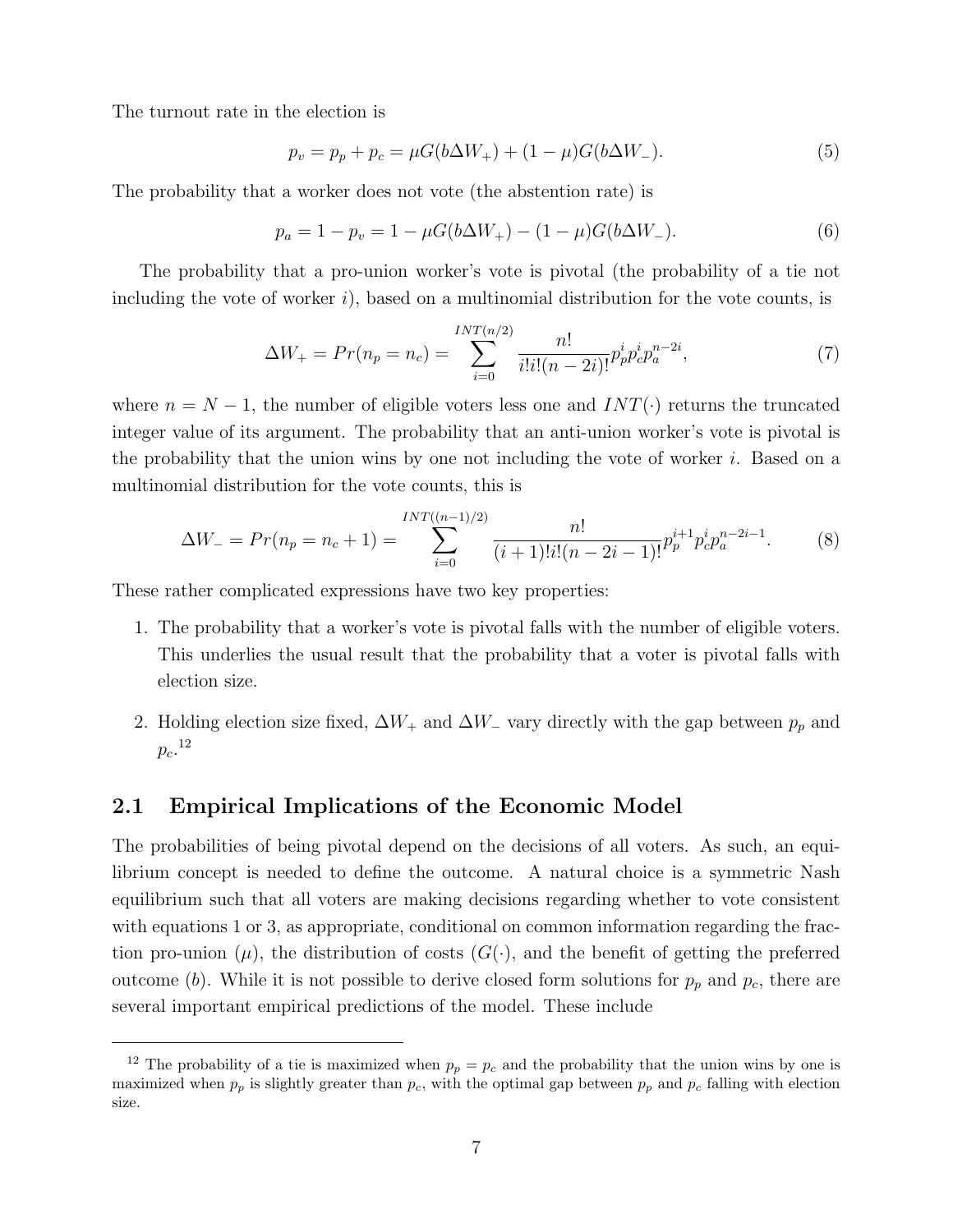- 1. Turnout will fall as the cost of voting increases  $(C)$ .
- 2. Turnout will fall with election size  $(N)$ .
- 3. Holding election size fixed, turnout will increase with the expected closeness of ex ante preferences for and against union representation ( $|\mu - 0.5|$ ).
- 4. Turnout will increase with the stakes (b).

To the extent that costs of voting have increased, election size has increased, expected closeness has declined, and/or the stakes have declined, the factors emphasized in the economic model could account for all or part of the decline in voter turnout since the late 1990s.<sup>13</sup>

### 3 The Union Decision to Hold a Representation Election

The set of elections that are held is the result of a selection process by labor unions about how much organizing to undertake and where to focus their organizing activity. An economically rational labor union will contest elections only where there is a positive expected value associated with the election. This suggests that among all possible potential bargaining units, called "targets" here, elections are more likely when the likelihood of a union victory is higher. This has important implications for changes in the quantity of election activity, election outcomes, and voter turnout over time. Clearly, the potential bargaining units in which elections are held at any point in time are not representative of the pool of targets as a whole since elections are more likely to be held in places where workers are thought to be favorable to unions. Additionally, unions may perceive larger benefit to organization in certain types of workplaces, and, in these cases, they will be willing to contest an election even where workers may be less favorably disposed to unions.

Consider a union's decision regarding whether or not to contest an election at a specific target. The union bases its decision on several factors: $^{14}$ 

• the per-worker benefit to the union of a union victory  $(V)$ ,

<sup>&</sup>lt;sup>13</sup> Unfortunately, I have no measures of the stakes to workers of unionization. My empirical analysis will focus on variables related to the likelihood of a vote being pivotal and on one variable related to the cost of voting.

<sup>&</sup>lt;sup>14</sup> I abstract here from the fact that a union victory in many cases does not result in the successful negotiation of a contract. This difficulty in negotiating a first contract has increased over time. While there are no systematic data on representative samples of union-won elections, Weiler (1984) analyzed a small number of surveys and found that the fraction of union wins yielding first contracts fell from 86 percent in 1955 to 63 percent in 1980. Ferguson (2008) reports that only 39 percent of union wins between 1999 and 2004 yielded a first contract. See also, Prosten (1978) and Cooke (1985).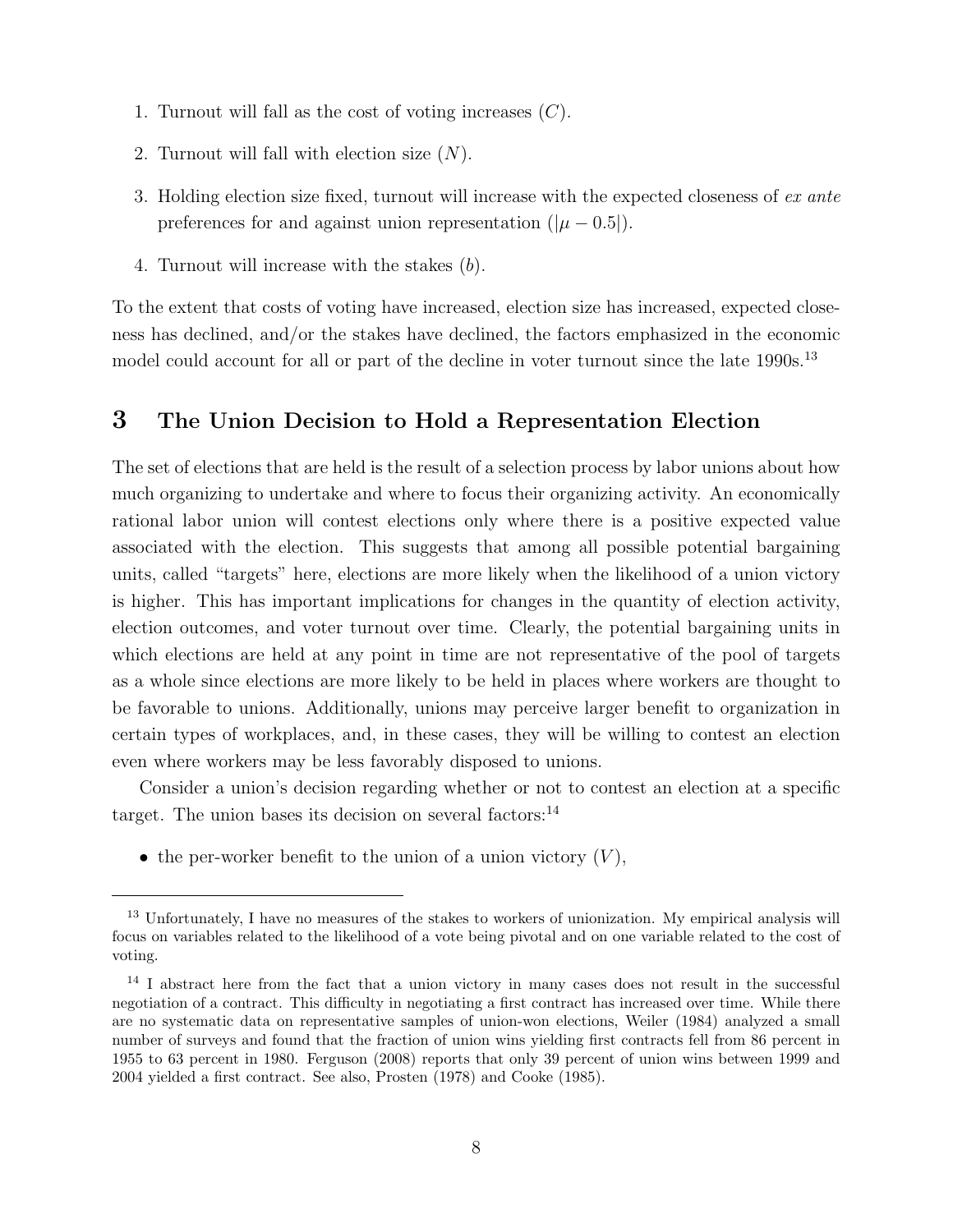- the per-worker cost to the union (net of union dues) of negotiating a contract and administering a unionized workplace  $(C_a)$ ,
- the per-worker cost to the union of the organization effort  $(C_o)$ , and
- the probability of a union victory in an election  $(\pi)$ .

The definition of the benefits and costs as per-worker organized (the number of eligible voters, N) is simply a normalization that eases exposition.

The per-worker expected value to the union of contesting an election at target  $i$  is

$$
E(V_i) = \pi_i (V_i - C_{ai}) - C_{oi}.
$$
\n(9)

A rational union will undertake to organize the target if  $E(V_i)$  is positive. This implies that the condition for an election to be held is

$$
\pi_i > \frac{C_{oi}}{(V_i - C_{ai})}.\tag{10}
$$

The right hand side of equation 10 defines a critical value for the probability of a union victory. This is

$$
\pi_i^* = \frac{C_{oi}}{(V_i - C_{ai})},\tag{11}
$$

and unions will contest elections where  $\pi_i > \pi_i^*$ .

An important characteristic of the target is its size  $(N_i)$ . Size may have a direct effect on the probability of a union victory. Additionally, the number of workers could also have an important effect on the appeal of the target to the union even holding the probability of a union victory fixed. A union victory in a large election could have important positive spillovers for the union in terms of bargaining leverage and "marketing value" in other organizing campaigns  $(\frac{\partial V_i}{\partial N_i} > 0)$ . Additionally, perhaps due to the existence of fixed costs, there are likely to be decreasing costs per worker of holding the organizing drive  $(\frac{\partial C_{oi}}{\partial N_i} < 0)$ and decreasing costs per member of servicing a bargaining unit once there is a union victory  $\left(\frac{\partial C_{ai}}{\partial N}\right)$  $\frac{\partial C_{ai}}{\partial N_i}$  < 0). Together, these imply that the critical value for the probability of a union victory is decreasing in election size  $(\frac{\partial \pi_i^*}{\partial N_i} < 0)$  so that unions will contest larger elections where they have a smaller chance of winning. This selection by unions implies that observed union win rates will be negatively related to the number of eligible voters.

This prediction is supported by evidence on union win rates in elections of various sizes. Figure 3 contains plots of the union win rate and pro-union vote share rate in elections by number of eligible voters. Consistent with the union selection model, union win rates and pro-union vote shares fall with election size.<sup>15</sup>

<sup>15</sup> Farber (2001) presents an analysis of election outcomes that uses this model to understand the relationship of outcomes with election size.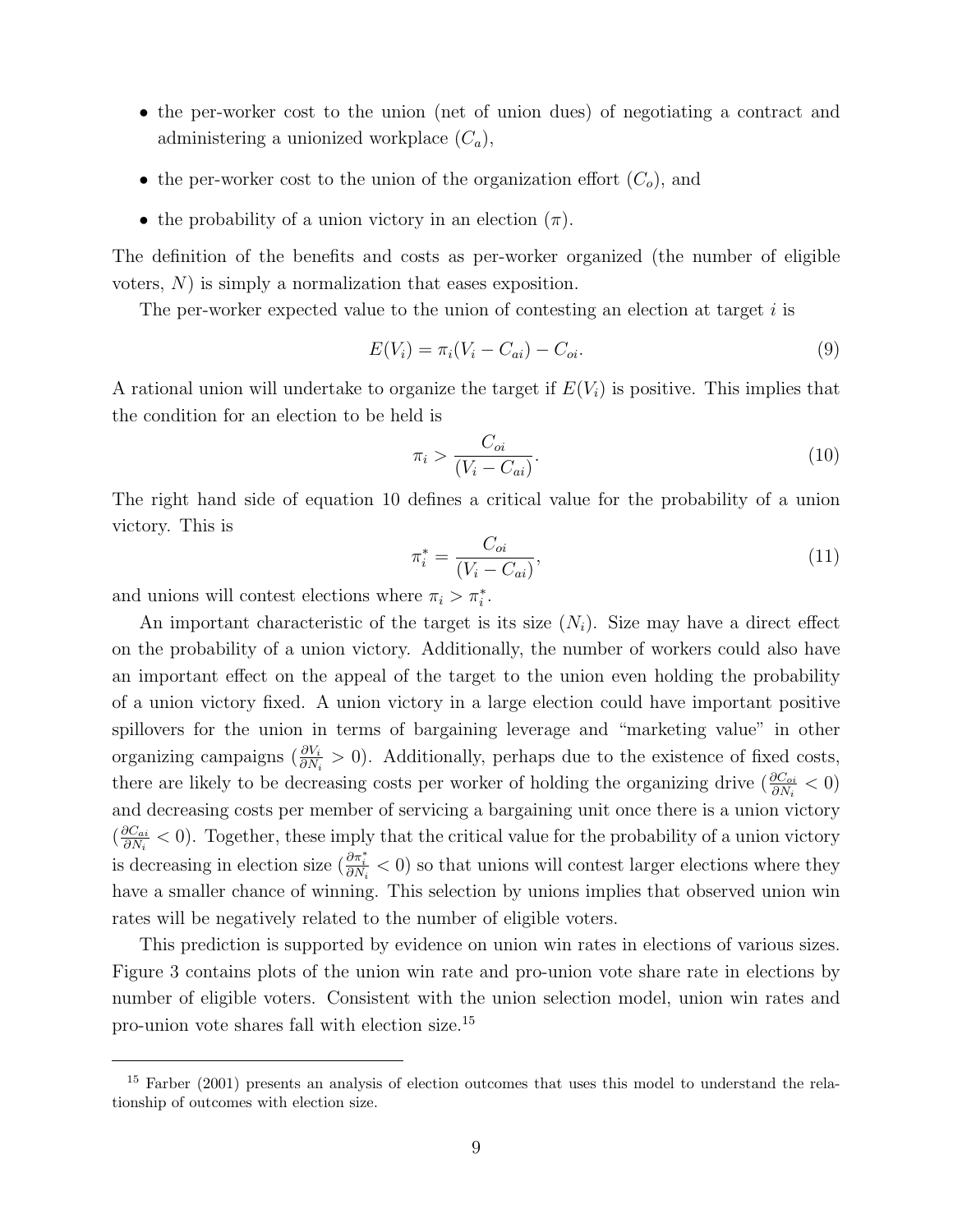

Figure 3: Union Win Rate and Pro-Union Vote Share, by Election Size (5-voter moving average)

Substantial evidence exists that the political and legal environment for unions worsened substantially in the early 1980's (Weiler (1990), Gould (1993), and Levy (1985)). This could affect both the distribution of  $\pi$  and the cost of organization to the union  $(C_o)$ . A shift to the left in the distribution of  $\pi$  (implying fewer good targets for organization) does not, by itself, imply a change in the critical value for the probability of a union victory  $(\pi^*)$ . The first-order result will be that fewer elections will be held. But, since the selection rule remains unchanged, union success in elections that are held will not be greatly affected.<sup>16</sup> However, it is likely that the adverse changes in the organizing environment increase the cost of organization  $(C_o)$ . The result will be an increase in  $\pi^*$  implying that the set of elections actually contested will, on average, offer a higher probability of union success. Taken together, the effects of adverse changes in the organizing environment on the distribution of  $\pi$  and on  $C<sub>o</sub>$  will result in fewer elections being held and greater union success in those elections that are held. This is consistent with the increase in union win rates over time shown in figure 1.

Another implication of the model for the composition of elections held as the organizing environment worsens is that unions will tend to organize larger potential bargaining units. This results from an increase in the fixed component of organizing costs due to the deteriorating environment. Since these increased fixed costs are spread over more workers in larger potential bargaining units, the effect on per-worker costs of organization will decline

<sup>&</sup>lt;sup>16</sup> In fact, the extent to which union success will be affected depends on the underlying distribution of  $\pi$ before and after the shift.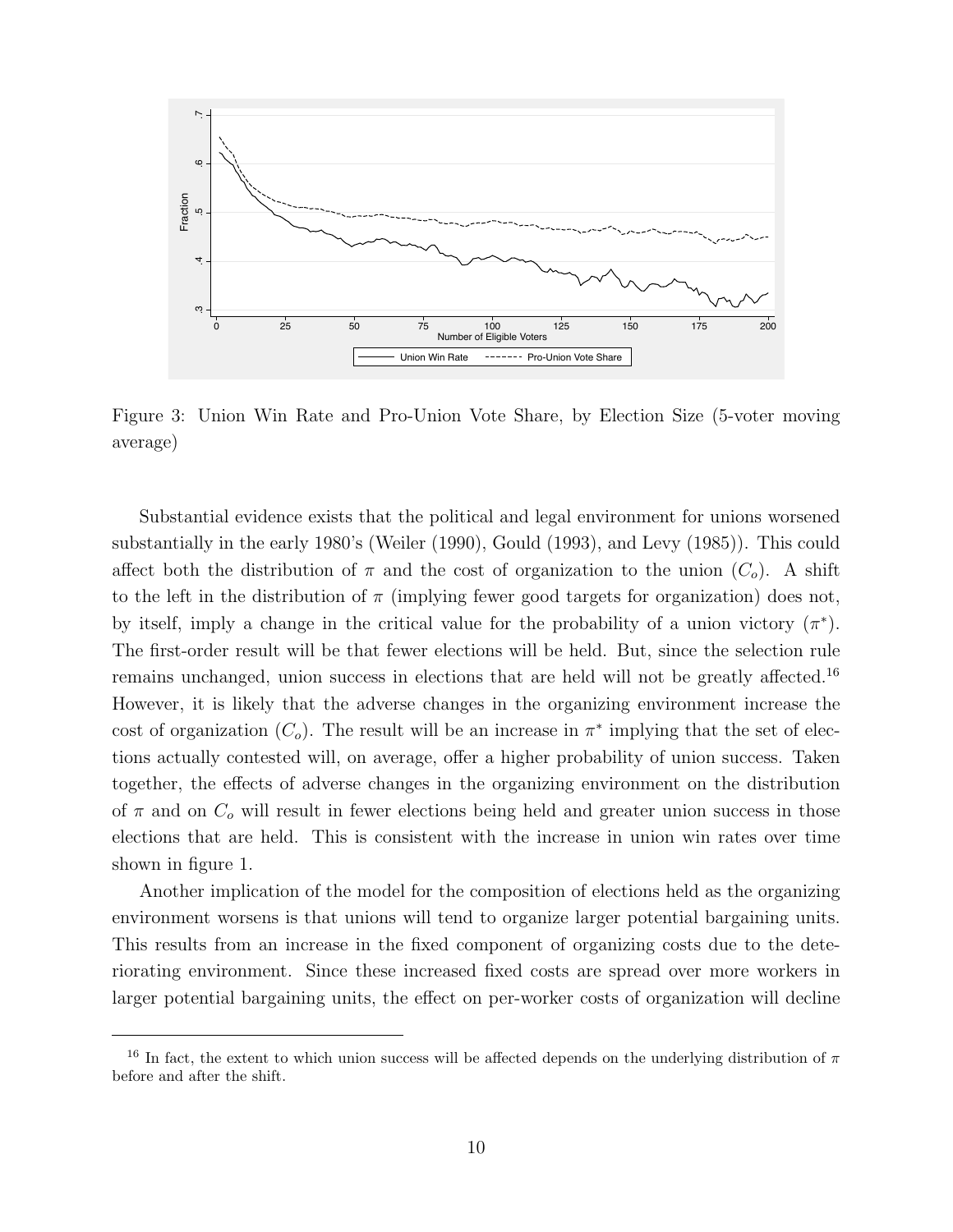

Figure 4: Average Pro-Union Vote Share and Election Size, by Fiscal Year.

with unit size. As a result, unions will be cut back organizing of smaller units more than organizing of larger units. The time-series pattern of average unit size, shown by the dashed line in figure 4 (right scale), generally shows the expected increase in unit size over time. However, the growth is not monotone. Average election size grew substantially from 45 in 1983 to 67 in 2000 before falling subsequently to 58 in 2009.

#### 3.1 Implications of the Model for the Decline in Turnout

The deterioration of the union organizing environment changes the characteristics of the potential bargaining units selected by unions in at least two important ways that may be related to turnout.

First, if the move toward elections that are more pro-union as the organizing environment deteriorates results in a set of elections that are less closely contested, voters will be less likely to be pivotal and average turnout will fall. Whether a movement toward more pro-union elections, in fact, makes elections less close, on average, depends on whether or not, on average, at least half of the workers in the initial set of elections chosen were pro-union. Recall that  $\mu_j$  is the fraction of workers in election j who are pro-union. If the average  $\mu_j$  is less than 0.5, then a moderate increase in  $\mu_j$  resulting from unions selecting more favorable targets will make elections closer as  $|\mu_j - 0.5|$  falls. Once  $\mu_j$  reaches 0.5, any further in  $\mu_j$ will make elections less close as  $|\mu_j - 0.5|$  increases.

As illustrated by the solid line in figure 4 (left scale), the average pro-union vote share is at least 0.5 in all years but 1981 and 1982 (when it is 0.496 and 0.486, respectively). The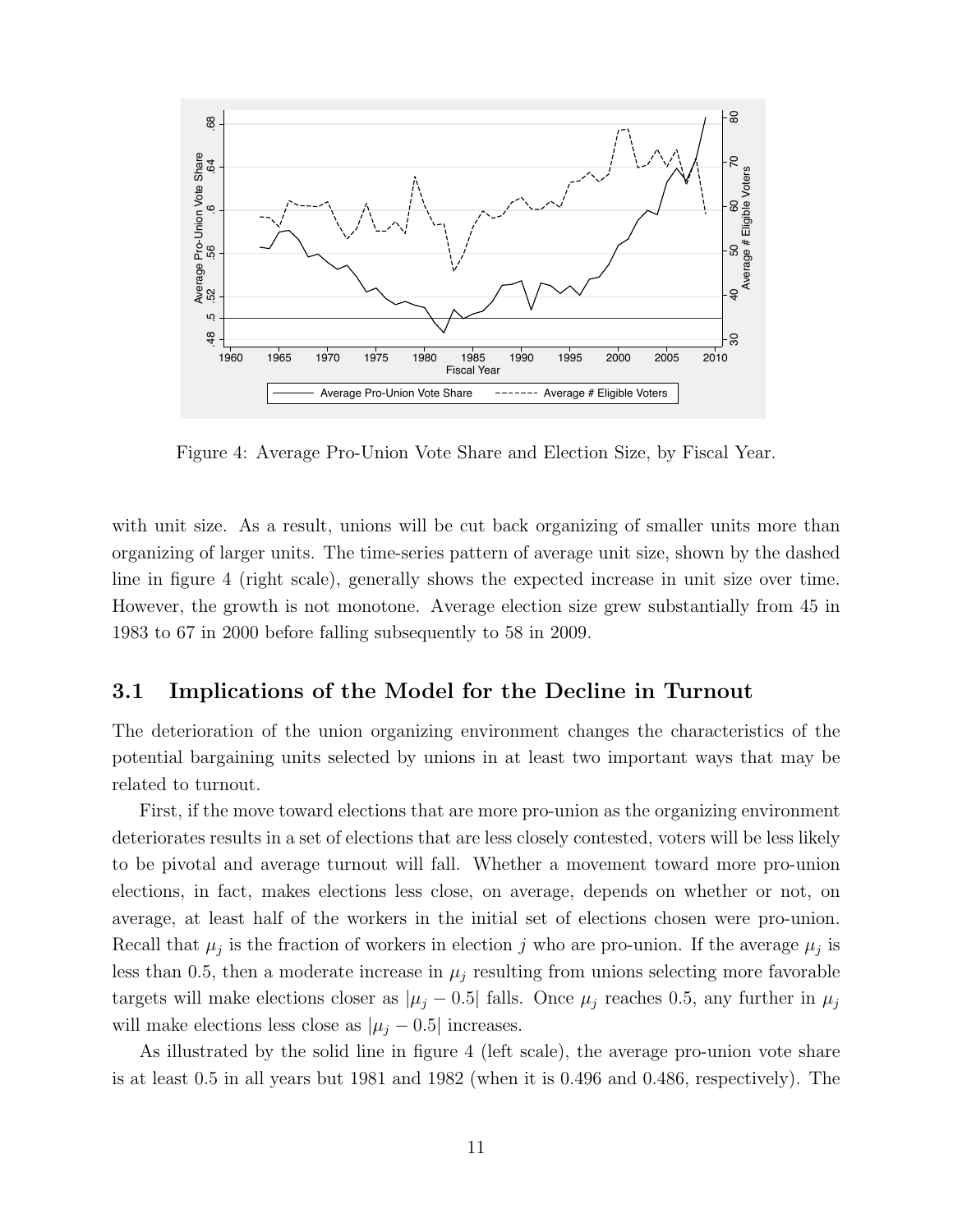average pro-union vote share increased slowly from about 0.5 in the early 1980s to about 0.55 in the late 1990s. Subsequently, the average pro-union vote share increased sharply from 0.55 in 1999 to 0.69 in 2009. Clearly, elections have become substantially less close since the late 1990s, and the timing of this increase is remarkably similar to the timing of the decrease in voter turnout (figure 2).

Second, unions will attempt to organize larger bargaining units, on average, as the organizing environment deteriorates. The model of the individual vote decision predicts that this will reduce turnout as voters are less likely to be pivotal in larger elections. The evidence in figure 4 shows that the period of growth in election size coincides with the deterioration in the organizing environment beginning in the 1980s. However, the decline in average election size between 1999 and 2009 suggests that changing election size is not a factor that will explain the decline in voter turnout over that period.

#### 4 A Statistical Description of Turnout Rates

In order to simplify the analysis, I assume that individuals' decisions to vote are independent in a given election. Let  $P_p$ ,  $P_c$ , and  $P_a = (1 - P_p - P_c)$  represent, respectively, the probabilities that an individual votes for union representation, votes against union representation, or does not vote. In this case, the number of pro-, anti-, and non-votes  $(n_p, n_c, \text{ and } n_a \text{ respectively})$ has a multinomial distribution such that

$$
Pr(n_p, n_c, n_a) = \frac{N!}{n_p! n_c! n_a!} p_p^{n_p} p_c^{n_c} p_a^{n_a}
$$
\n(12)

where  $N = n_p + n_c + n_a$  is the total number of eligible voters.

The simplest statistical model of the turnout rate is a binomial model that is derived from the multinomial model of the pro-union, anti-union, abstain vote probability specified in equation 12. In this model, the probability that a worker in a particular election votes is  $p = p_p + p_c$ , and the probability that a worker in that election does not vote is  $1 - p$ . The number of votes cast in the election  $(v)$  with N eligible voters has a binomial distribution such that

$$
Pr(v|N) = \binom{N}{v} p^{v} (1-p)^{N-v}.
$$
\n(13)

Given that voting probabilities vary across elections, I specify  $p$  as a linear function of a vector of variables, X so that  $p = X\beta$ , and this is also the expected turnout rate.

A model such as this may fit mean turnout rates quite well, but it does not tell the whole story. If there is unmeasured variation across elections of a given size and other observed characteristics in the probability of a worker voting, then this model will under-predict dispersion across elections in turnout rates. In order to address this problem, I allow the probability that a worker votes to vary across elections, and I assume that these probabilities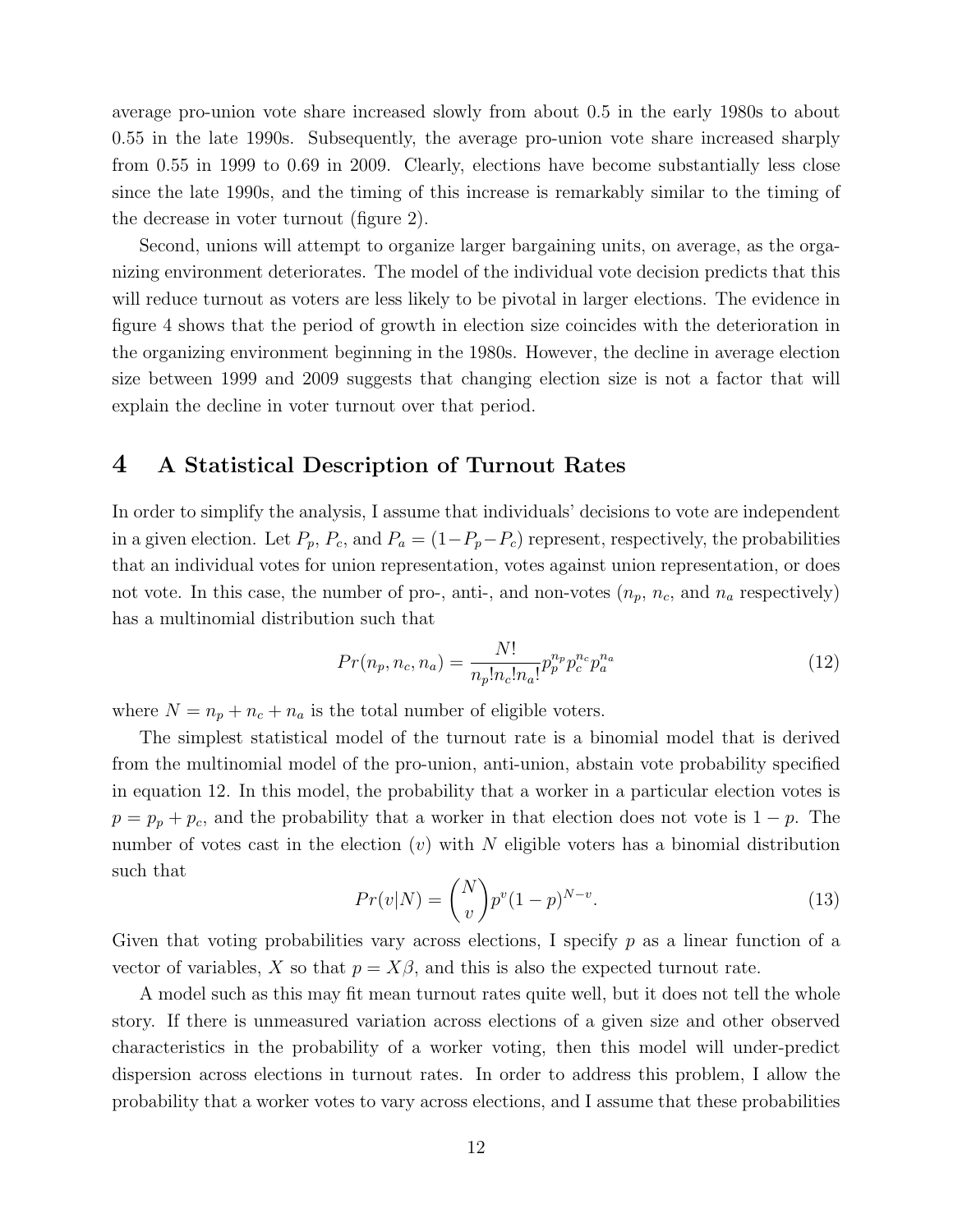follow a beta distribution. This distribution has positive density only on the unit interval, and it has the additional advantages of having a flexible functional form and of yielding a tractable result when mixed with the binomial distribution (Evans, Hastings, and Peacock, 1993).

On this basis, I assume that  $p$  is distributed as beta such that

$$
g(p;m,\alpha) = \frac{\Gamma(\alpha)}{\Gamma(m\alpha)\Gamma((1-m)\alpha)} p^{m\alpha-1} (1-p)^{(1-m)\alpha-1},
$$
\n(14)

where m and  $\alpha$  are positive parameters and  $\Gamma(\cdot)$  is the gamma function defined as

$$
\Gamma(x) = \int_0^\infty \exp(-z) z^{x-1} dz.
$$
\n(15)

The parameters of this beta distribution (m and  $\alpha$ ) have convenient relationships with the mean and variance of the distribution of  $p$ <sup>17</sup>

- The expected value of  $p$  is  $m$ , and
- The variance of p is  $\sigma_p^2 = m(1-m)/(1+\alpha)$ .

Over-dispersion is captured by the parameter  $\alpha$ . As  $\alpha \to \infty$ , the variance of p goes to zero.. Smaller values of  $\alpha$  imply positive variance in the expected fraction voting across elections.

The conditional (on a particular value of  $p$ ) distribution of the number of votes cast is given in equation 13. Integrating over the beta prior distribution for  $p$  (equation 14), the expression for the unconditional probability of the number of votes cast in an election with N eligible voters is

$$
f(v|N) = {N \choose v} \frac{\Gamma(\alpha)\Gamma(m\alpha + v)\Gamma((1-m)\alpha + N - v)}{\Gamma(m\alpha)\Gamma((1-m)\alpha)\Gamma(N + \alpha)}.
$$
 (16)

In order to illustrate the importance of allowing for unmeasured variation in  $p$  and to provide a baseline for the decline over time in turnout, I start by estimating a simple binomial model of the turnout rate at the election level where the probability that an individual votes  $(p)$  is a linear function of a set of year fixed effects. I estimate this model using the sample of 141,097 elections between fiscal years 1973 and 2009 described above. I then estimate the beta-binomial model with the parameter  $m$  (the mean of the distribution of the probability of voting) also specified as a linear function of year fixed effects.<sup>18</sup> The beta-binomial model

<sup>&</sup>lt;sup>17</sup> The beta distribution has a flexible functional form. The distribution is uni-modal (inverse U-shaped) if  $m\alpha > 1$  and  $(1 - m)\alpha > 1$ . Otherwise, the distribution is bimodal (U- or J- shaped). A special case is that the distribution is uniform if  $\alpha = 2$  and  $m = 0.5$ .

<sup>&</sup>lt;sup>18</sup> Analogously to the specification of p in the binomial model as  $p = X\beta$ , I specify  $m = X\beta$ . This allows the mean vote probability across elections to vary with observable variables. Introducing observable variables correlated with p in this way will generally increase the estimate of  $\alpha$  in the beta distribution, as less variation is attributed to unobservables.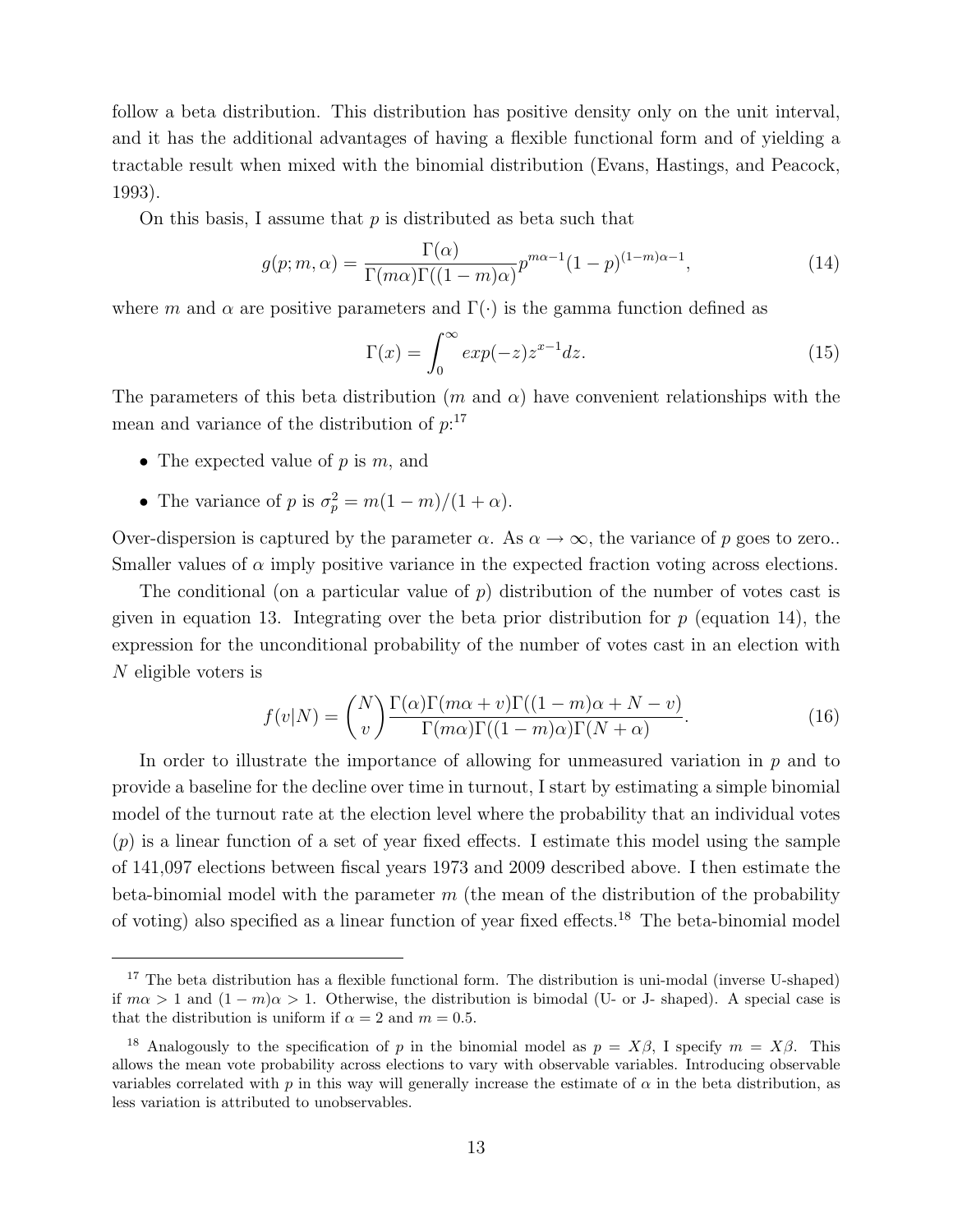

Figure 5: Beta Density Function of Vote Probability (Based on  $m = 0.877$ ,  $\alpha = 8.94$ ).

adds a single parameter  $(\alpha)$  and improves the log-likelihood dramatically (from -750,302.6) in the binomial case to  $-334,411.8$  in the beta-binomial case). The estimated value of  $\alpha$  in the beta-binomial is 7.61 (s.e.  $= 0.0432$ ). This estimate implies substantial variation across elections in the vote probability. At a value for the mean probability of voting of 0.873 (the estimated value of m for 1999), the implied standard deviation of the vote probability is 0.113.

I next estimate an augmented specification of the beta-binomial model that additionally allows the parameter  $\alpha$  to vary by year (adding an additional 36 parameters). This is equivalent to estimating a separate beta-binomial model for each year, and this specification has the important advantage of allowing the variance of the vote probability to vary by year with a degree of freedom in addition to the effect of the mean.<sup>19</sup> The fit of the model is further improved (log-likelihood of -330,224.0). I continue using the augmented specification of the beta-binomial with year fixed effects determining  $\alpha$ .

Figure 5 contains a plot of the estimated density function for  $p$  assuming a mean vote probability of  $m = 0.877$  and  $\alpha = 8.94$  as estimated for fiscal year 1999 using the betabinomial model for election turnout. The figure illustrates that there are many elections with very high expected vote probabilities. The standard deviation of this distribution is 0.1042 and the 75th and 90th percentiles of this distribution are 0.956 and 0.982 respectively. There are substantial numbers of elections with very high turnout probabilities (well above the estimated mean of 0.877).

<sup>&</sup>lt;sup>19</sup> In fact, the variance of the probability of voting has been changing over time. When  $\alpha$  is allowed to vary by year, the standard deviation of the probability of voting implied by the year-specific estimates of  $\alpha$ increases by 65 percent between 1999 and 2009. If I did not allow for this movement over time in  $\alpha$ , changes in the variance over time could substantially affect the estimates of the yearly mean vote probabilities.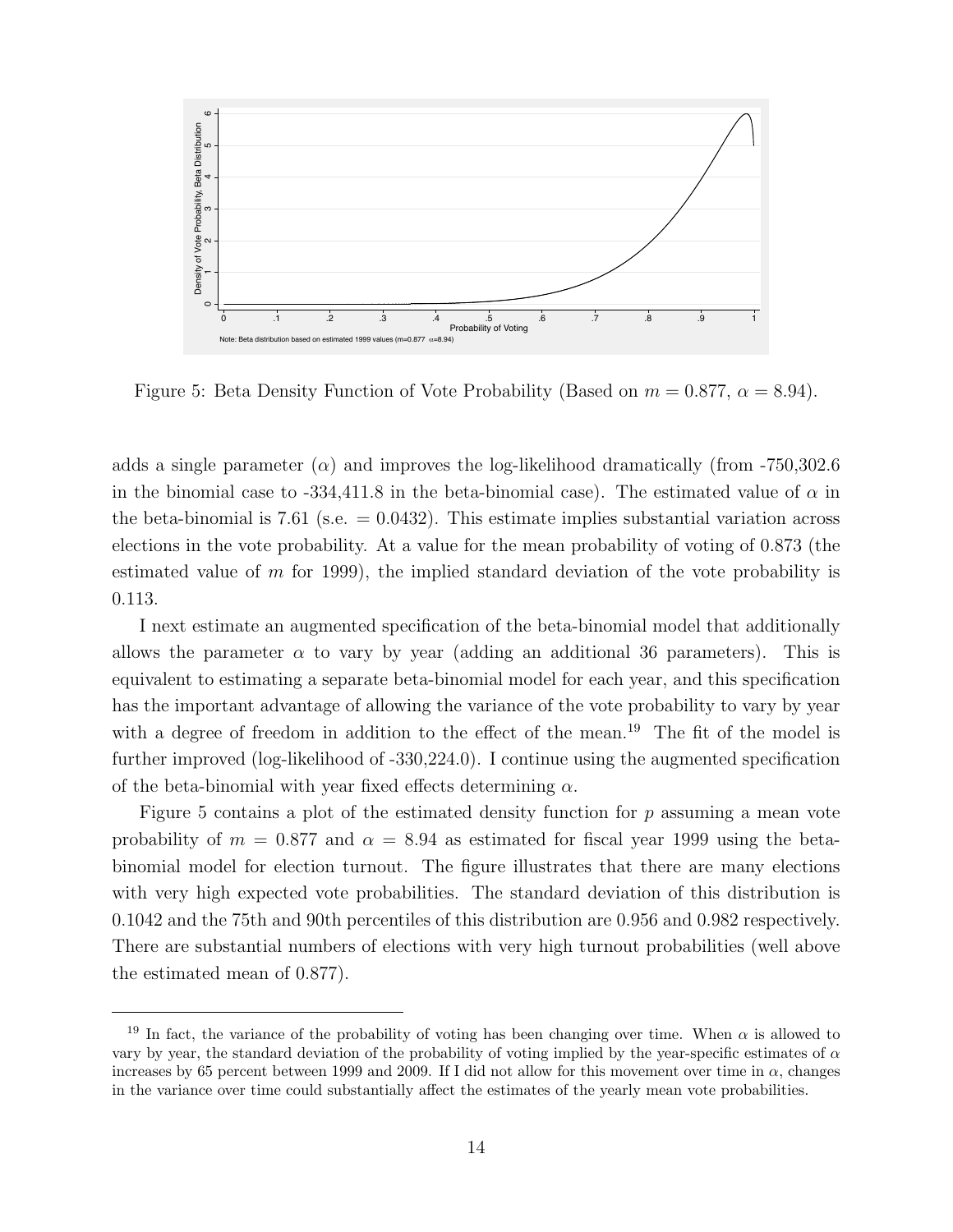

Figure 6: Year Effects in the Mean Probability of Voting (1999=0), 1973-2009.

Figure 6 presents plots of the estimated year effects (1999=0) in the predicted mean probability that an individual votes from the binomial and beta-binomial models. The year effects from the binomial model reflect changes from 1999 in the probability of voting in elections with no allowance for heterogeneity across elections. Consistent with the observed decline in overall average turnout shown in figure 2, there is a sharp drop in average turnout of about 18 percentage points between 1999 and 2009. The estimates from the beta-binomial model, which allows for variation across elections in the individual probability of voting, shows a smaller but still substantial decline of 11.7 percentage points in the mean of the distribution of vote probabilities over the same period. This is very close to the 12 percentage point decline in election average turnout shown in figure 2.

#### 5 Statistical Analysis of the Decline in Mean Turnout

The first column of table 1 contains estimates of the beta-binomial model with fiscal year fixed effects determining both parameters of the distribution (m (the mean) and  $\alpha$ ). This is equivalent to estimating separate models for each fiscal year with common parameters across all elections in a given year. I take the decline in mean turnout estimated in this model of 11.7 percentage points (s.e.  $= 0.007$ ) between 1999 and 2009, shown in the solid line in figure 6, as the decline for which an accounting is needed.

I now add variables in sequence that can affect the the mean probability of voting in order to account for the decline in turnout since 1999.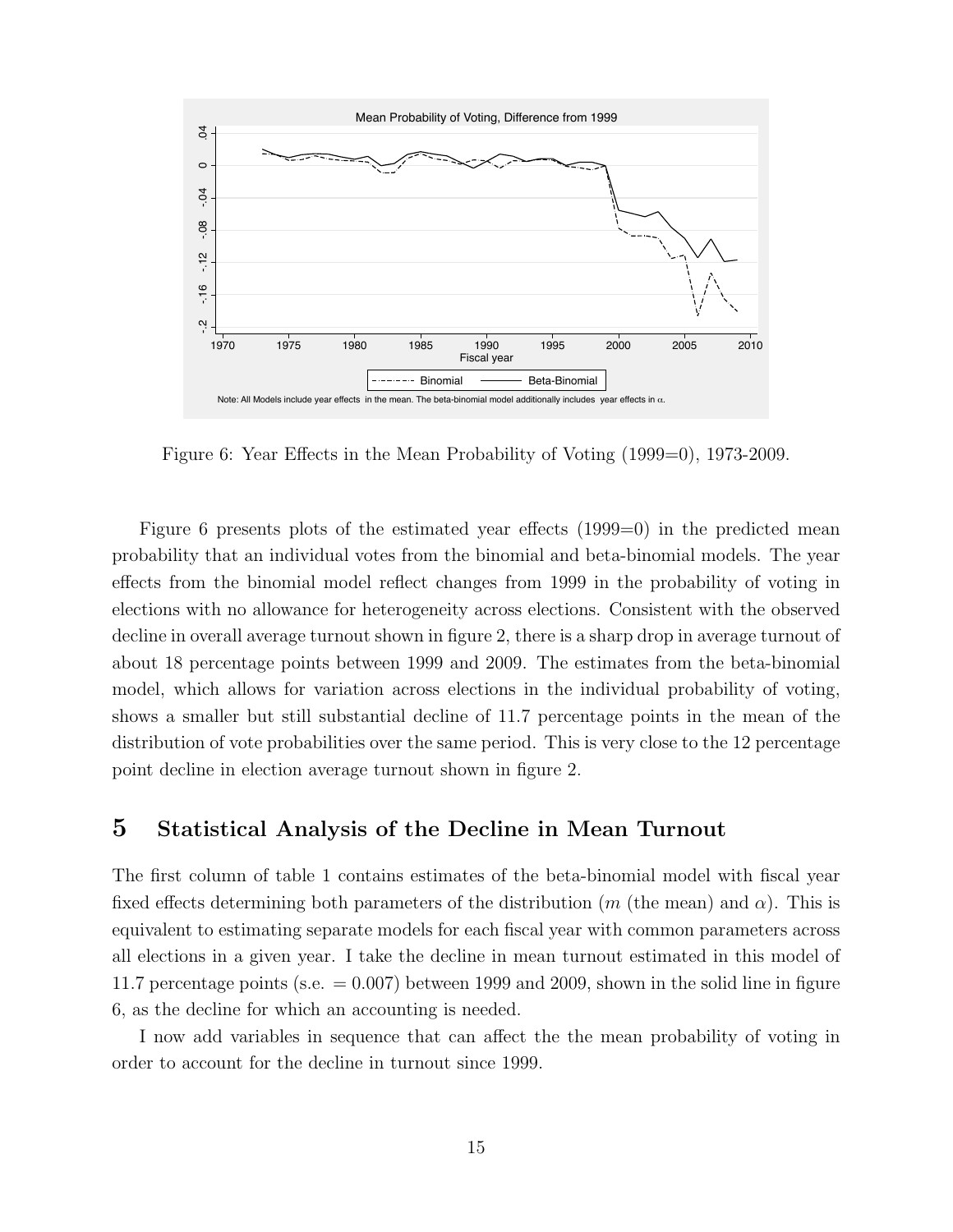| Variable                     | (1)         | (2)       | (3)                     | (4)       | (5)                   |
|------------------------------|-------------|-----------|-------------------------|-----------|-----------------------|
| Determinants of $m$          |             |           |                         |           |                       |
| Constant $(1999=0)$          | 0.8765      | 0.8798    | 0.9005                  | 0.9568    | 1.0095                |
|                              | (0.0022)    | (0.0022)  | (0.0128)                | (0.0128)  | (0.0123)              |
| Mail or Mixed                |             | $-0.1164$ | $-0.1047$               | $-0.1057$ | $-0.0925$             |
|                              |             | (0.0036)  | (0.0035)                | (0.0035)  | (0.0034)              |
| $log(N) \cdot I(N \leq 100)$ |             |           |                         | $-0.0154$ | $-0.0237$             |
|                              |             |           |                         | (0.0004)  | (0.0003)              |
| I(N > 100)                   |             |           |                         | $-0.0689$ | $-0.1041$             |
|                              |             |           |                         | (0.0015)  | (0.0011)              |
| $E((\mu-0.5)^2 s)$           |             |           |                         |           | $-0.3981$             |
|                              |             |           |                         |           | (0.0069)              |
| Region FE's (8)              | No          | No        | Yes                     | Yes       | Yes                   |
| Industry FE's (9)            | No          | No        | Yes                     | Yes       | Yes                   |
| Year FE's (37)               | Yes         | Yes       | Yes                     | Yes       | Yes                   |
| Change in Mean               | $-0.1168$   | $-0.1085$ | $-0.1027$               | $-0.1030$ | $-0.0804$             |
| 1999 to 2009                 | (0.0070)    | (0.0069)  | (0.0068)                | (0.0067)  | (0.0065)              |
| Determinants of $\alpha$     |             |           |                         |           |                       |
| Constant $(1999=0)$          | 8.935       | 8.447     | 9.557                   | 9.393     | 9.944                 |
|                              | (0.3324)    | (0.3143)  | (0.3651)                | (0.3569)  | (0.3829)              |
| Year $FE's$ (37)             | Yes         | Yes       | Yes                     | Yes       | Yes                   |
| Log L                        | $-330224.0$ |           | $-329587.0$ $-326969.3$ |           | $-325900.1 -324672.8$ |

Table 1: Beta-Binomial Model of Voter Turnout

Note: This model is estimated by maximum likelihood over the sample of 141,097 elections closed between 1973 and 2009 with no missing data on any of the variables included in any specification. The base fiscal year is 1999. Asymptotic standard errors are in parentheses.

#### 5.1 Mode of Election

The large majority of representation elections are held on site (at the workplace). However, beginning around 1990, a small but increasing fraction of elections have been conducted by mail or with a combination of on-site and mail ballots (mixed elections) rather than on-site. It is likely that mail elections impose a greater cost burden on potential voters, and the economic model predicts that turnout will fall with the cost of voting. This suggests that the shift toward mail ballots could account for some of the decline in turnout.

NLRB procedures regarding representation cases state that mail balloting is used only in unusual circumstances at the discretion of the NLRB Regional Director.<sup>20</sup> While there is

<sup>&</sup>lt;sup>20</sup> The NLRB document, An Outline of Law and Procedure in Representations Cases, ch. 22, states that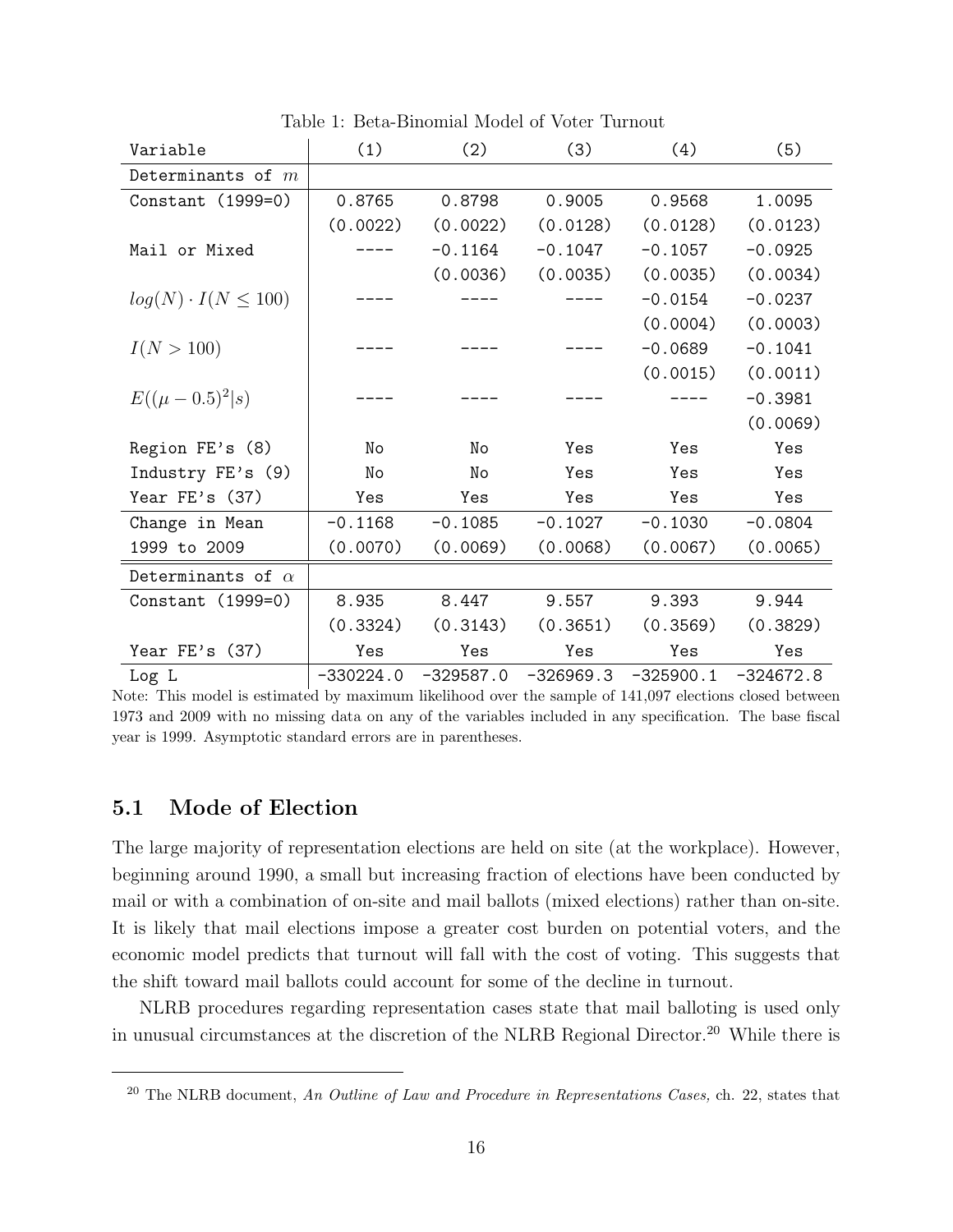

Figure 7: Fraction Mail Ballots, by Fiscal Year

no information on the mode of election prior to fiscal year 1984, only 1.1 percent of elections between 1984 and 1990 were mail or mixed elections. On this basis, I proceed assuming that all elections prior to fiscal 1984 were carried out on-site. From 1991 onward, 93.8 percent of elections were on-site, 5.9 percent were by mail ballot, 0.3 percent were mixed.<sup>21</sup> In my analysis, I combine the mail and mixed elections into a single category that I call "mail".

Figure 7 contains a time-series plot of the fraction of elections that are by mail. The fraction of elections with mail ballots increased from less than 1 percent in 1984 to 6.5 percent in 1999. Subsequently the fraction with mail ballots increased further to about 12 percent by 2002 before declining to 9 percent by 2009. I have no explanation for the increase in use of mail ballots in the last two decades.

Figure 8 contains plots of turnout in mail and on-site elections by fiscal year. Average turnout was much lower in mail elections (69.7 percent) than in on-site elections (87.7 percent) held between 1984 and 2009. Turnout fell in on-site elections since the late 1990s, but it fell much more in mail elections. The increased use of mail elections combined with the lower and falling turnout in mail elections has the potential to account for some of the

<sup>&</sup>quot;Mail balloting is used, if at all, in unusual circumstances, particularly where eligible voters are scattered either because of their duties or their work schedules or in situations where there is a strike, picketing, or lockout in progress. In these situations the Regional Director considers mail balloting taking into consideration the desires of the parties, the ability of voters to understand mail ballots, and the efficient use of Board personnel." NLRB procedures also allow for limited mixed elections, with ballots for those eligible voters who cannot vote in person. This does not include absentees or those who are on vacation. See http://www.nlrb.gov/publications/manuals/r\_-case\_outline.aspx. Accessed on September 25, 2009.

<sup>&</sup>lt;sup>21</sup> Not surprisingly, given the fact that mail balloting is used at the discretion of the regional director is that there is substantial variation across NLRB regions in usage rate of mail balloting. Between 1984 and 2009 the usage rate of mail balloting ranged from less than two percent in the Newark office to more than 12 percent in the Seattle office.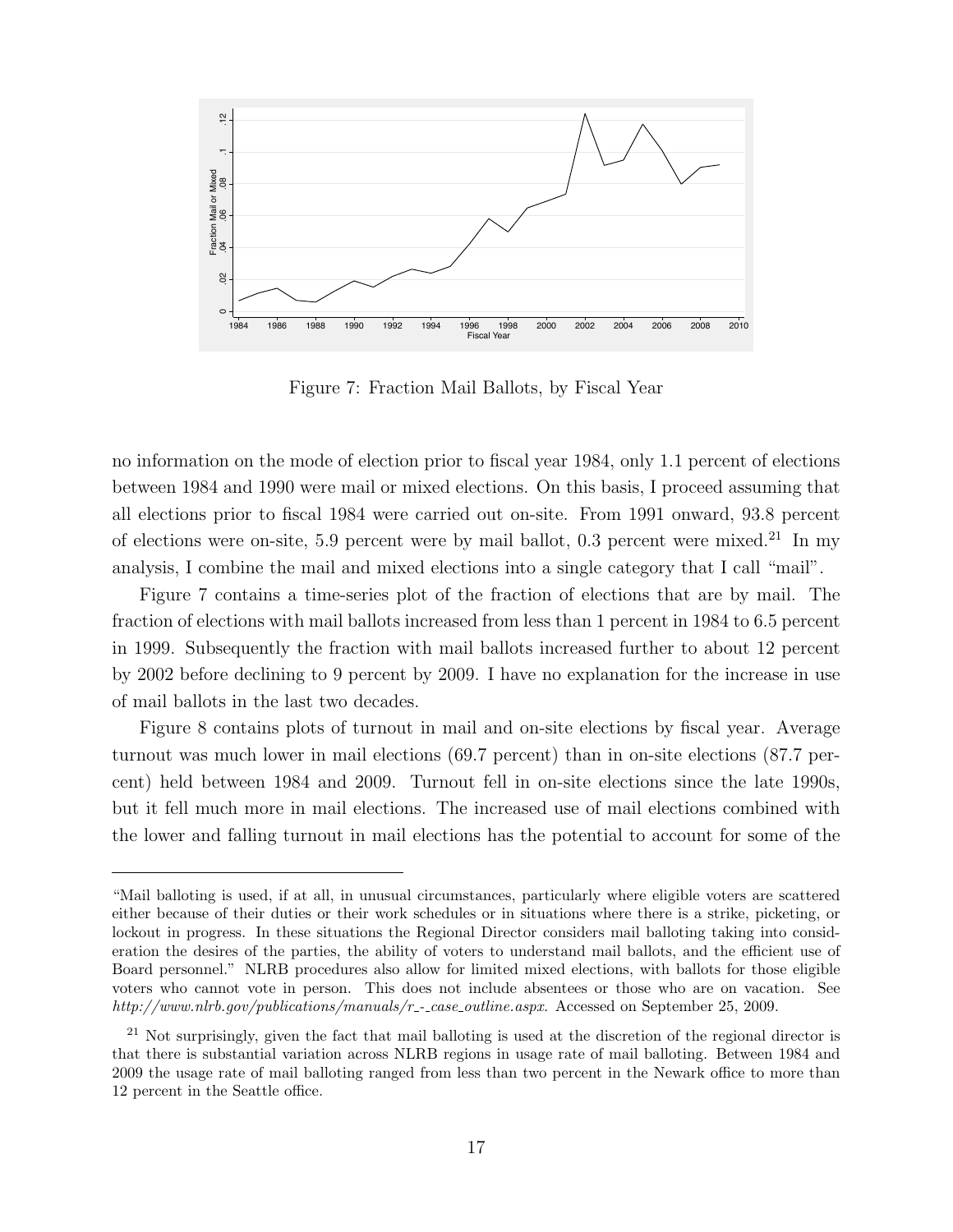

Figure 8: Turnout in On-Site and Mail Elections, by Fiscal Year

decline in turnout since the late-1990s.

I re-estimated the beta-binomial model including additionally an indicator for mail elections in the mean  $(m)$  function, and the results are contained in column 2 of table 1. The fit of the model is improved significantly, and the estimates imply that the mean probability of voting is 11.64 percentage points lower in mail elections than in on-site elections. The shift toward mail elections can account for 0.83 percentage points (7.1 percent) of the 11.68 percentage point decline in the mean probability of voting between 1999 and 2009 (compare columns 1 and 2 of table 1).

#### 5.2 Region and Industry

The distribution of elections by region and industry has shifted substantially in the last 30 years. In this section, I examine the extent to which these shifts can account for the decline in turnout in representation elections.

Figure 9 contains plots of the distribution of elections across NLRB offices in the four census regions.<sup>22</sup> This figure shows that, since the mid-1990s, the distribution of elections has shifted away from the Midwest (falling from 36 percent in 1991-95 to 27 percent in 2006-09) and toward the Northeast (increasing from 24 percent in 1991-95 to 34 percent in 2006-09). Turnout over the sample period was slightly higher in the Midwest region (89.1 percent) than in the Northeast region (87.0 percent) so that the geographic shift in the locus of elections has the potential to explain part, but certainly not all, of the decline in turnout.

<sup>&</sup>lt;sup>22</sup> In the estimation of the beta-binomial model where I include controls for region, I use indicators for each of the 8 Census divisions containing NLRB offices rather than the cruder 4-category census region.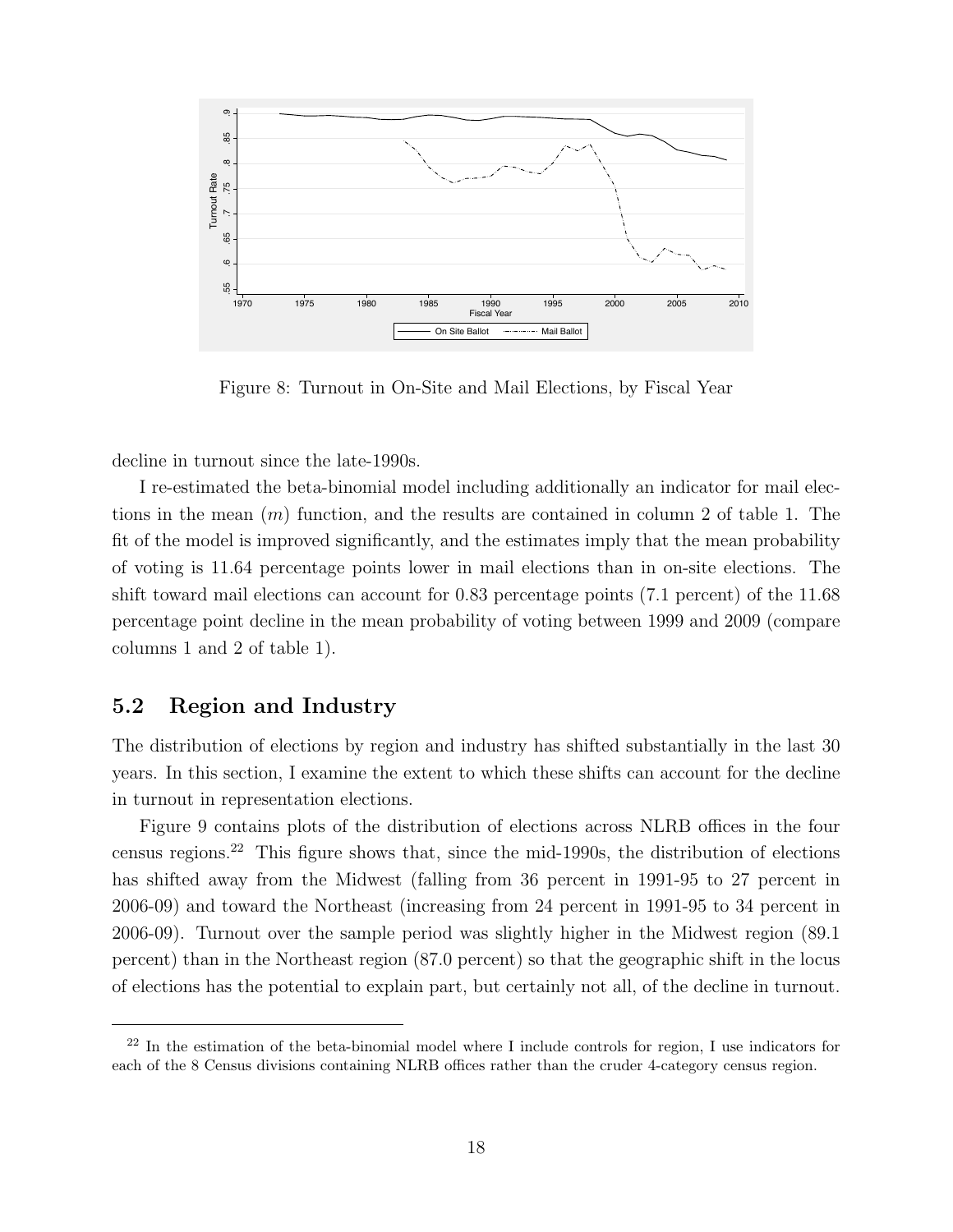

Figure 9: Geographic Distribution of Elections Over Time



Figure 10: Industrial Distribution of Elections Over Time

Figure 10 contains plots of the distribution of elections across broad industry groups.<sup>23</sup> The two important changes over time are a steady decline in the share of elections in manufacturing (from 44 percent in the 1970s to 16 percent in the 2006-09 period) and a steady increase in the share of election in service industries (from 16 percent in the 1970s to 40 percent in the 2006-09 period). Average turnout is substantially higher in manufacturing

<sup>&</sup>lt;sup>23</sup> There are a few small (in terms of number of elections) industry groups not included in this figure. They are agriculture, forestry, and fisheries (0.08 percent of elections), mining (0.90 percent), finance, insurance, and real estate (1.90 percent), and public administration (0.39 percent).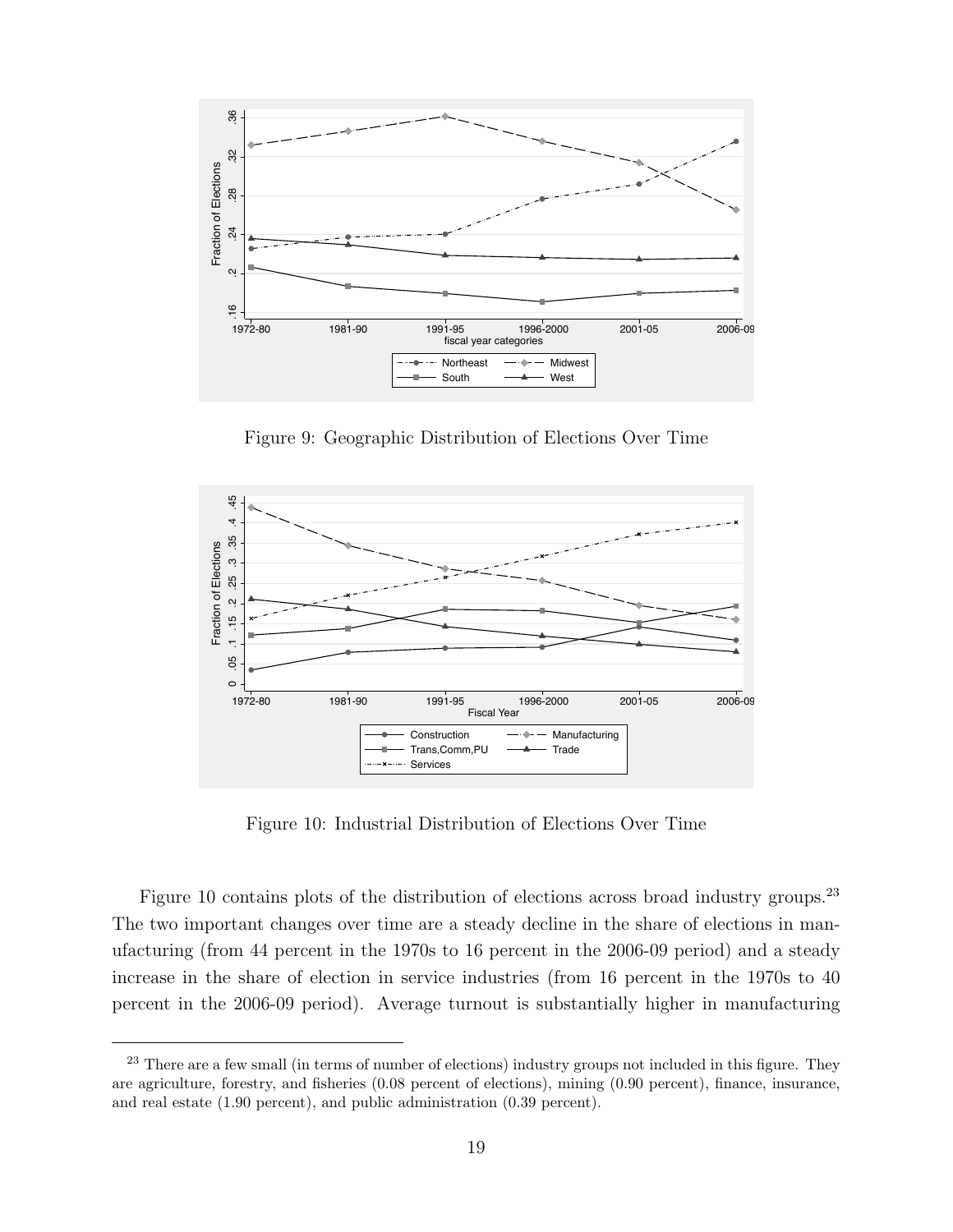elections (90.9 percent) than in elections in services (84.7 percent). Thus, while the timing of the shift in the industrial distribution of elections does not match the timing of the drop in turnout (compare figures 6 and 10), the change in industrial distribution has the potential to explain some (but again not all) of the decline in turnout.

The third column of table 1 contains estimates of the beta-binomial model of turnout that additionally includes indicators for 8 Census regions and 9 industry categories. These variables contribute significantly to the fit, reducing the log-likelihood by 2,617.7, but changes in the distribution of elections by industry and region account for only a small part of the decline in the mean probability of voting between 1999 and 2009. The estimated decline, calculated from the year fixed effects in the mean, falls by 0.58 percentage points (5.3 percent), from 10.85 percentage points without controlling for industry and region to 10.27 percentage points when accounting for these variables (compare columns 2 and 3 of table 1).

It might be the case that the variation in turnout by region and industry reflects differences in economic incentives. For example, the stakes to the workers of unionization or the cost of organization might differ by industry or region. However, I have no specific expectations regarding how economic incentives to vote might vary in these dimensions.

Taken together, changes in the distribution of elections by industry, region, and mode account for 1.4 percentage points (12 percent) of the 11.7 percentage point decline in the mean probability of voting between 1999 and 2009 (compare columns 1 and 3 of table 1).

#### 5.3 Election Size and Voter Turnout

The economic model of voter turnout has the clear prediction that, because the probability that a vote will be pivotal declines with election size, turnout will be lower in elections with more eligible voters. This is supported by figure 11, which show that turnout falls sharply with the number of eligible voters. The model of union organizing behavior implies that unions will contest larger elections, on average, as the organizing environment becomes less favorable. Figure 4 shows that average election size increased between the mid-1980s and 2000 and subsequently fell back to the level of the mid-1990s. Since the average number of eligible voter in elections held has been declining since 2000, changing election size is not likely to explain the decline in turnout over this period. Nonetheless, it is important to examine the relationship between turnout and election size.

I re-estimated the beta-binomial model additionally including two variables to capture the effect of election size on turnout. The first is the logarithm of the number eligible for number eligible less than or equal to 100. This variable  $(log(N) \cdot I(N \leq 100))$ , equals zero for elections with more than 100 eligible voters. The second is a dummy variable for elections with more than 100 voters. In other words, I specify the effect of size as a log linear function of number eligible for elections with no more than 100 eligible voters (86 percent of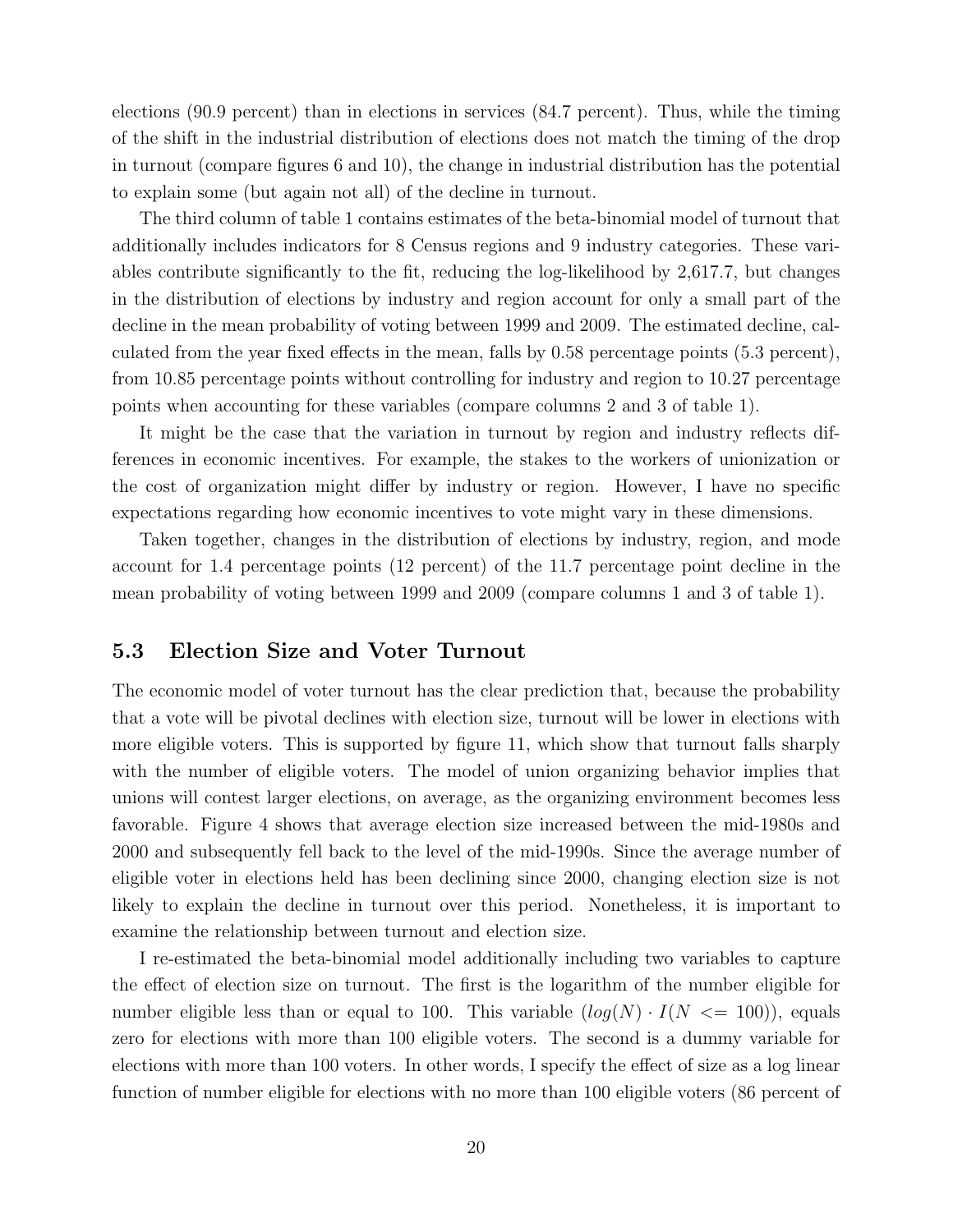

Figure 11: Turnout Rate by Number of Eligible Voters, 5-Voter Moving Average.

elections) and a constant value for larger elections.<sup>24</sup>

The results of this estimation are contained in column 4 of table 1. These estimates confirm that the mean probability of voting falls significantly with election size. The estimates imply that an increase in election size from 10 to 100 eligible voters reduces the mean vote probability by 3.5 percentage points.<sup>25</sup> The change in the mean probability of voting between 1999 and 200 is virtually unaffected by controlling for election size (compare columns 3 and 4 of table 1). Given that average election size was declining between 2000 and 2009, it is not surprising that none of the decline in the mean vote probability can be accounted for by this factor.

#### 5.4 Expected Closeness of the Election

As I discussed earlier, the model of union organizing behavior implies that, as the bargaining environment deteriorates, unions will try to organize workplaces where they have a larger

<sup>&</sup>lt;sup>24</sup> Fitting a linear spline with a single knot at  $log(100)$  yielded a virtually identical fit. Experimentation with knots at other values yielded very similar results. Estimation with sets of dummy variables for various values of size (e.g., dummy variables for each value from 1-20 eligible and for 4 larger categories) did not improve the fit of the model.

<sup>&</sup>lt;sup>25</sup> The choice of  $N = 100$  as the point where the vote probability function flattens is supported by the estimates. The specification enforces a constant mean vote probability for elections with  $N > 100$  that is 6.89 percentage points lower than the vote probability with  $N = 1$ . This is very close to the value predicted (7.09 percentage points) for the difference in vote probability between  $N = 1$  and  $N = 100$  by the downward sloping part of the function.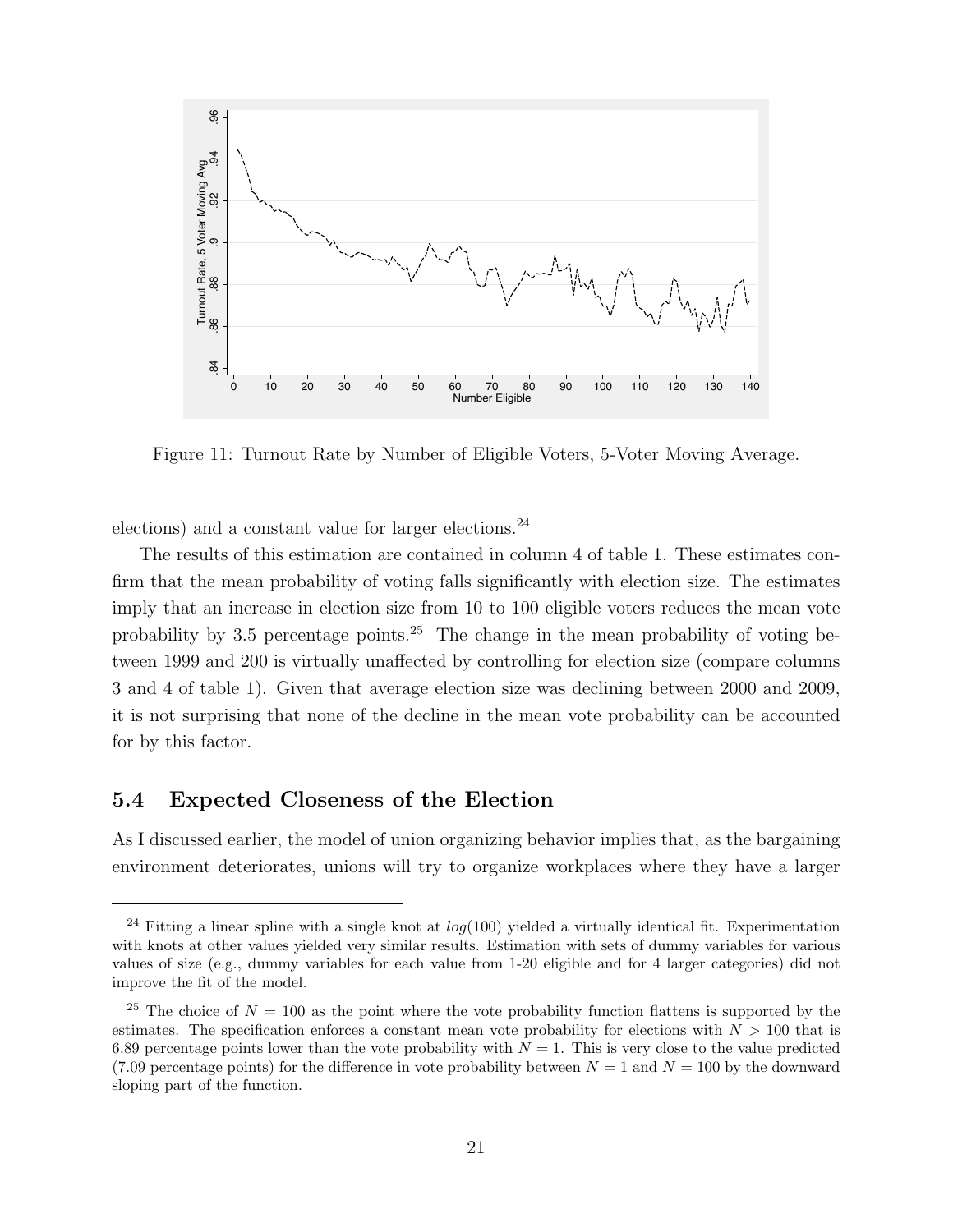chance of success. I presented evidence in section 3.1 that the movement toward elections with a higher pro-union vote share will result in elections being less close, on average.

The economic model of the vote/no-vote decision I presented in section 2 implies that a worker's vote is more likely to be pivotal when preferences are close to evenly split between pro- and anti-union.<sup>26</sup> An even split of preferences is represented in the model  $\mu = 0.5$ . While  $\mu$  is not observed, I assume that elections differ in their underlying fraction pro-union and that there is a known prior distribution for  $\mu$ . I develop a useful proxy for  $\mu$  in a particular election based on the posterior distribution of  $\mu$  given a beta prior distribution for  $\mu$  and the observed pro-union vote share in that election. The inverse measure of closeness that I use is the expected squared deviation of the pro-union vote share from 0.5. This is  $E((\mu - 0.5)^2 | s)$ , where s is the number of pro-union votes.

In order to derive an estimate of  $E((\mu-0.5)^2|s)$  for each election in my sample, I develop and estimate a statistical model of the pro-union vote share in elections. I start with a simple binomial model of the number of pro-union votes. Recall that  $\mu$  is the fraction of the eligible voters who are pro-union, and assume that pro- and anti-union workers vote with the same probability. In this case, the probability that there are s pro-union votes cast in an election with  $n$  total votes cast is

$$
Pr(s|n) = \binom{n}{s} \mu^s (1-\mu)^{n-s}.\tag{17}
$$

Because  $\mu$  can vary across elections with both observable variables and unobservables, I assume that  $\mu$  has a beta distribution across elections. The beta density function for  $\mu$  is

$$
g(\mu; \theta, \nu) = \frac{\Gamma(\nu)}{\Gamma(\theta \nu)\Gamma((1-\theta)\nu)} \mu^{\theta \nu - 1} (1-\mu)^{(1-\theta)\nu - 1}.
$$
 (18)

The parameters of this distribution ( $\theta$  and  $\nu$ ) have convenient relationships with the mean and variance of the distribution of  $\mu$ :

- The expected value of  $\mu$  is  $\theta$ , and
- The variance of  $\mu$  is  $\sigma_{\mu}^2 = \theta(1-\theta)/(1+\nu)$ .

Over-dispersion is captured by the parameter  $\nu$ . As  $\nu \to \infty$ , the variance of  $\mu$  goes to zero. Smaller values of  $\nu$  imply larger variance in the expected fraction pro-union across elections.

The expression for the unconditional beta-binomial distribution of s pro-union votes cast out of n total votes is

$$
f(s|n) = {n \choose s} \frac{\Gamma(\nu)\Gamma(\theta\nu + s)\Gamma((1 - \theta)\nu + n - s)}{\Gamma(\theta\nu)\Gamma((1 - \theta)\nu)\Gamma(n + \nu)}.
$$
 (19)

<sup>&</sup>lt;sup>26</sup> I say "close to evenly split" rather than "evenly split" because pro-union voters are more likely to be pivotal when the expected vote is evenly split without their vote. In this case, the overall expected fraction pro-union is somewhat greater than 0.5, with the difference from 0.5 declining with election size.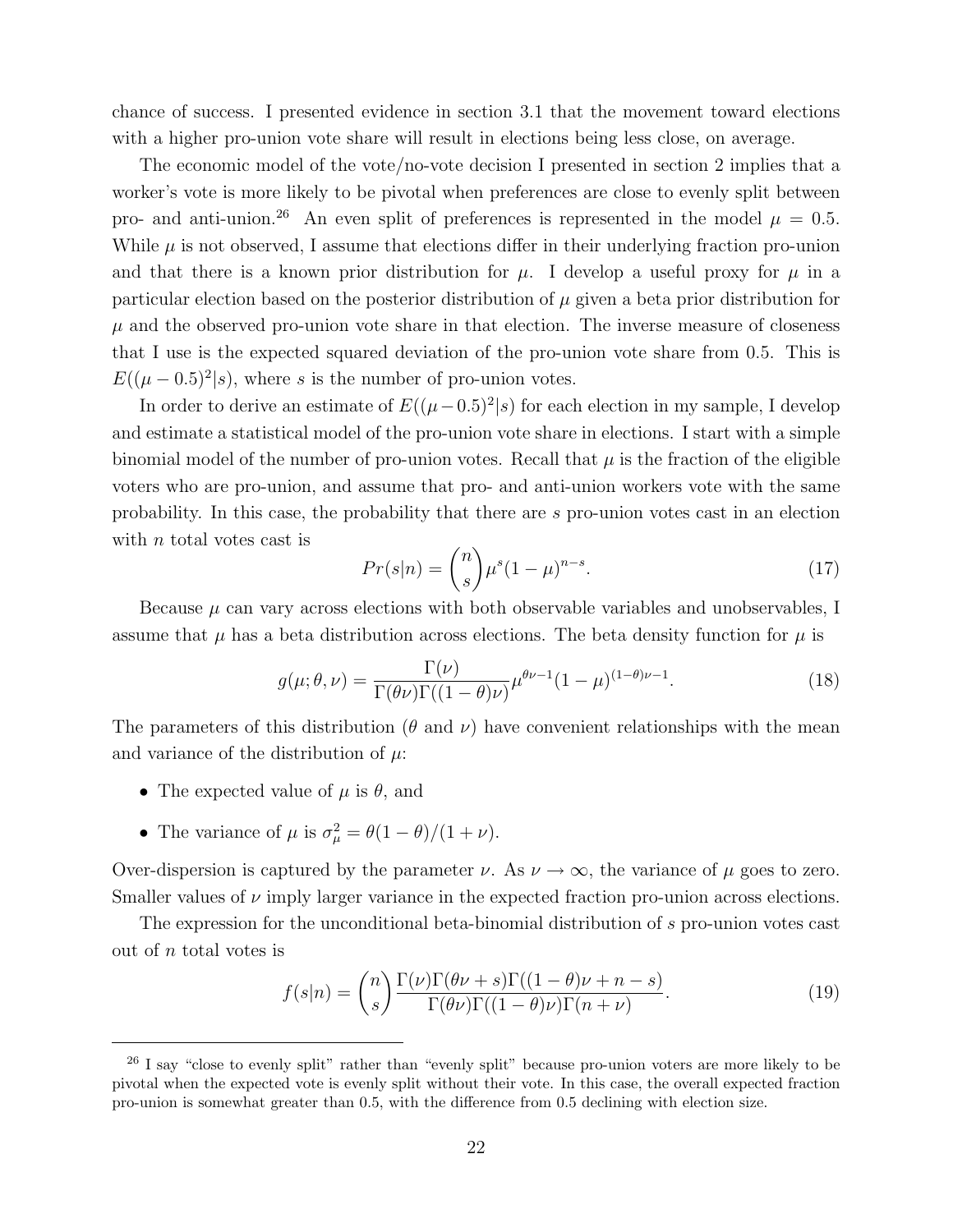The goal of this exercise is to compute the (inverse) measure of closeness,  $E((\mu-0.5)^2|s)$ . This is calculated from the posterior distribution of the number of pro-union votes (a mixture of the beta prior distribution and the observed number of pro-union votes).<sup>27</sup> The workplacespecific posterior mean of  $\mu$  given the observed pro-union vote share is

$$
E(\mu|s) = \left[\frac{n}{n+\nu}\right] \left(\frac{s}{n}\right) + \left[\frac{\nu}{n+\nu}\right] \theta.
$$
 (20)

This is a weighted average of the observed pro-union vote share and the prior mean. The weight on the observed pro-union vote share relative to the weight on the prior mean varies directly with the number of voters and inversely with the variance of the prior distribution (indexed inversely by  $\nu$ ).

Using the beta-binomial distribution and after some algebra, the inverse measure of closeness is

$$
E((\mu - 0.5)^2 | s) = 0.25 - \left[\frac{n + \nu}{n + \nu + 1}\right] E(\mu | s) (1 - E(\mu | s)),\tag{21}
$$

where  $E(\mu|s)$  is defined in equation 20. In order to calculate this measure, I need estimates of the parameters  $\theta$  and  $\nu$ . I use equation 19 to form a likelihood function using data on the number of pro-union and total votes cast in each election. I allow for observable variation across elections in the mean pro-union vote probability by specifying the mean  $(\theta)$  as a function of observable variables  $(\theta = X\delta)$ .

Based on preliminary examination of the data on variation in the pro-union vote share with the number of eligible voters, I include the same two measures in  $X$  to account for election size that I used in the turnout analysis. These are 1) the logarithm of the number eligible for number eligible less than or equal to 100 and 2) an indicator variable for elections with more than 100 voters. As suggested by the model of union behavior, I expect that the fraction pro-union will be negatively related to election size due to the process used by unions to select targets for organization. The X vector additionally includes an indicator for mail elections and controls for 8 regions, 9 industries, and 37 fiscal years. The parameter  $\nu$ , which controls the variance, is specified as a function of year fixed effects.

I estimate this beta-binomial model using the data on the 141,097 elections underlying the turnout analysis. The estimated year effects for the mean pro-union vote probability show an increase since 1999 of about 15 percentage points. This is consistent with the trend in the pro-union vote share in the raw data illustrated in figure 4. While not presented formally, the results show a strong and significant negative relationship between the prounion share and the number of eligible voters. The predicted mean pro-union vote share is about 9 percentage points lower in elections with 50 eligible voters than in elections with 10 eligible voters. This pattern is consistent with the model of union organizing behavior.

<sup>27</sup> Details of this derivation are contained in Appendix I.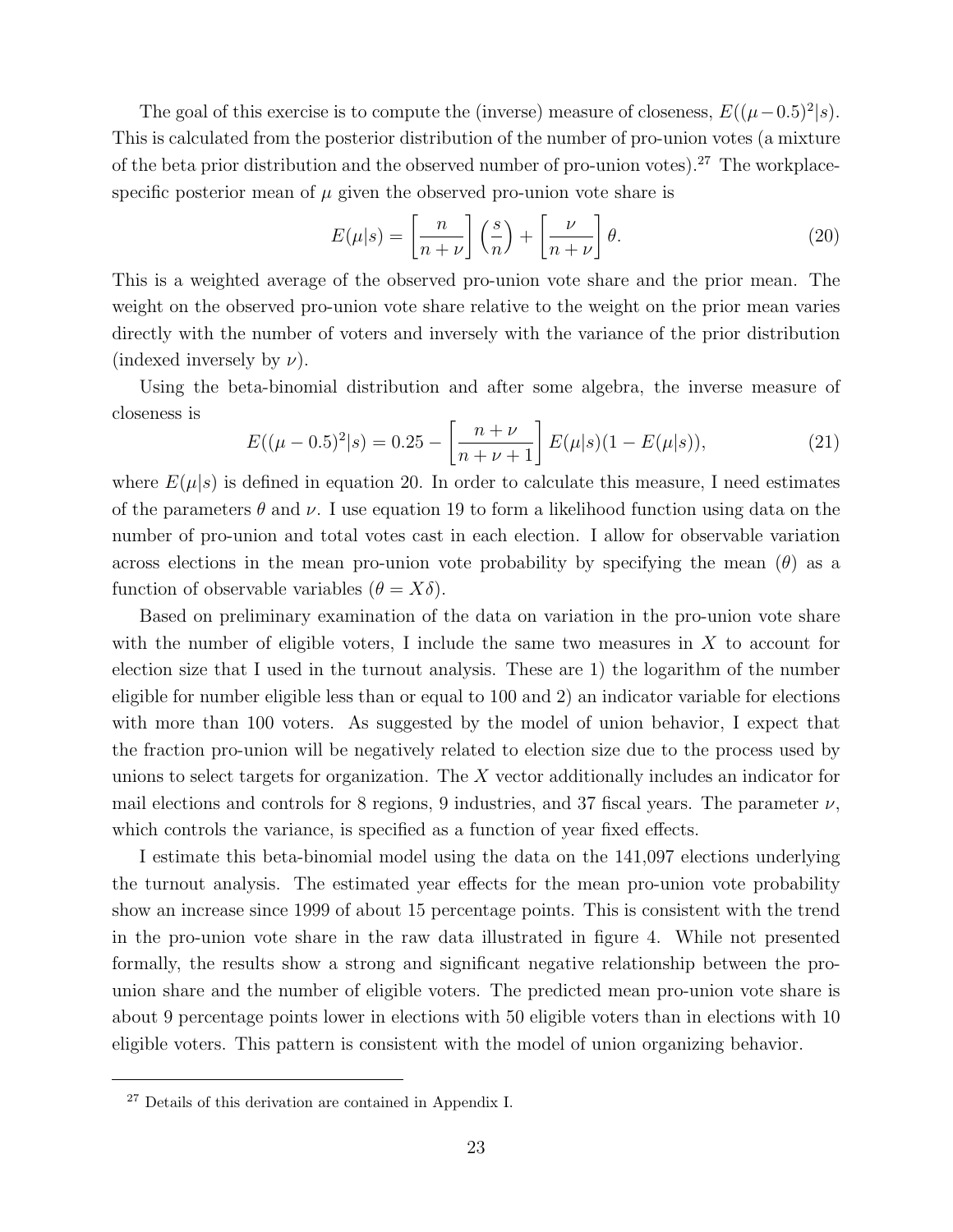

Figure 12: Average Turnout Rate, by Square Root of Expected Squared Deviation of Union Share from 0.5  $(\sqrt{E(\mu - 0.5)^2/s})$ .

There is substantial heterogeneity across elections of a given size in the fraction prounion. Using 1999 as an example, the estimate of  $\nu$  for 1999 is 4.04. The implied standard deviation of  $\mu$  for 1999 is  $\sqrt{\frac{\theta(1-\theta)}{\nu+1}}$ . Evaluated at  $\theta = 0.554$  (the average predicted value of  $\theta$ in 1999), the standard deviation of  $\mu$  is 0.221.

With these estimates in hand, I predict the expected value of  $\mu$  conditional on the observed pro-union vote share in each election in my sample based on equation 20. I then use, this together with equation 21, to calculate the inverse metric of expected closeness for each election  $(E((\mu - 0.5)^2 | s)).$ 

Figure 12 contains a bar graph of the average turnout rate for various levels of the square root of the inverse closeness index. There is clear evidence that the turnout rate drops substantially as  $\sqrt{E(\mu - 0.5)^2/s}$  exceeds 0.2. This is consistent with a worker's vote/no-vote decision being positively related to the probability of being pivotal.

The solid line in figure 13 (left scale) is a plot of the yearly average of the inverse measure of expected closeness  $(E((\mu - 0.5)^2 | s))$ . This was fairly constant through the late 1990s but increased sharply between 1999 and 2009. This reflects the increase in pro-union vote share away from 0.5 over the same period, shown by the dashed line in figure 13 (right scale), that results from union selection of more favorable organizing targets in a deteriorating organizing environment. Clearly, elections have become less close since the late 1990s, and the timing of this increase is remarkably similar to the timing of the decrease in voter turnout (figure 2). There is potential for the declining closeness of elections between 1999 and 2009 to account for at least some of the decline in turnout over the this period.

I re-estimated the beta-binomial model of turnout additionally including the inverse closeness measure, and the resulting estimates are contained in column 5 of table 1. The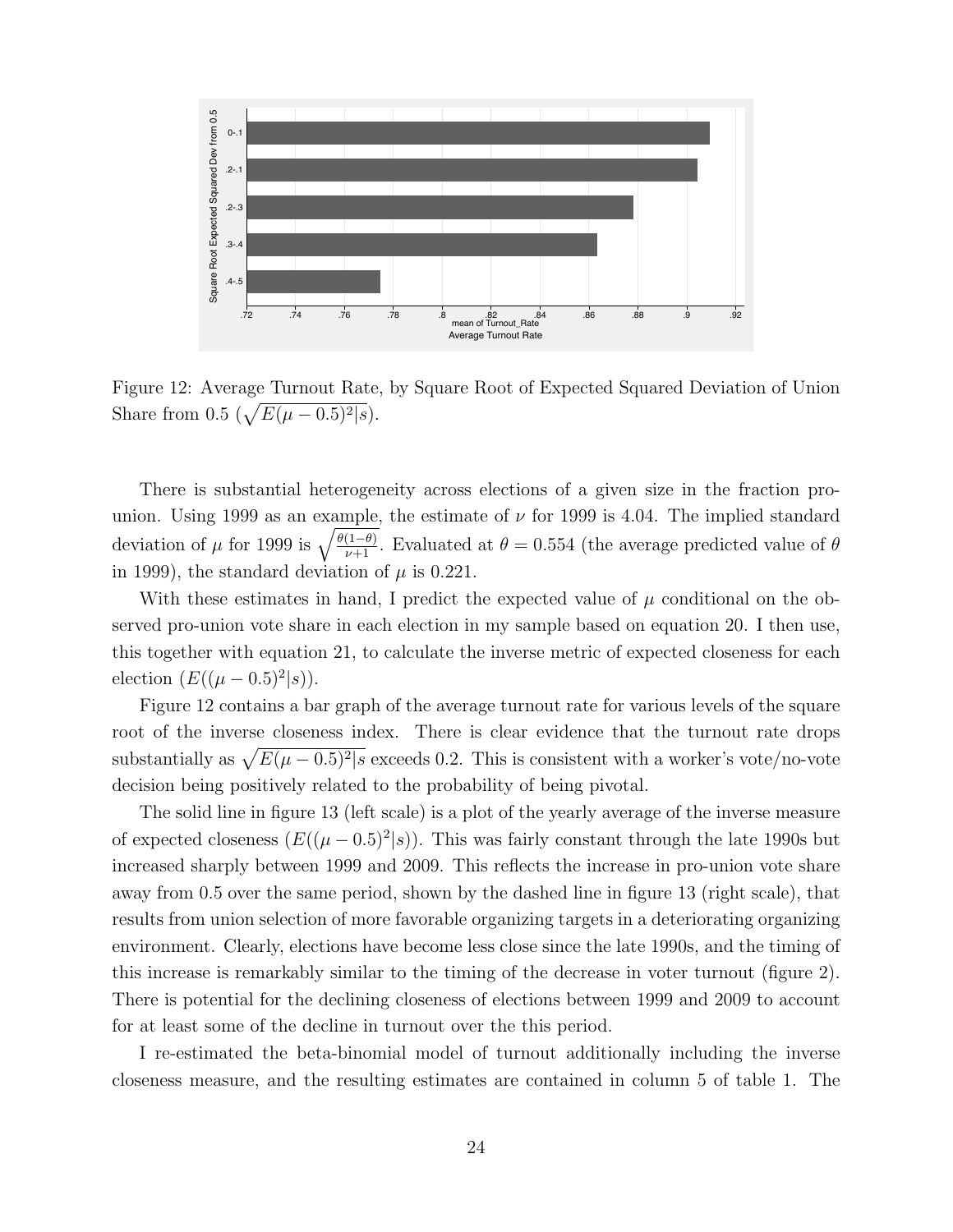

Figure 13: Average Inverse Measure of Closeness  $(E((\mu - 0.5)^2 | s))$  and Fraction of Vote Pro-Union, by Fiscal Year.

estimates show a strong and significant negative relationship between the inverse measure of closeness and the mean probability of voting. Turnout is clearly higher in elections that are expected to be closer, and the move toward elections that are expected be less close accounts for a substantively important share of the decline in voter turnout between 1999 and 2009. The average value of  $E((\mu-0.5)^2|s)$  increased from 0.054 in 1999 to 0.108 in 2009, and point estimate of its coefficient in column 5 of table 1 is -0.3981. This reduction in average closeness implies a decrease in voter turnout between 1999 and 2009 of 0.3981·(0.108−0.054) = 0.0215  $(2.15 \text{ percentage points})$ . More directly, the change in the 2009 year effect  $(1999=0)$  on the mean vote probability declines in magnitude from -0.1030 to -0.0804 when controlling for expected election closeness (compare columns 4 and 5 of table 1). Thus, the decline in expected election closeness accounts for fully 2.26 percentage points (about 22 percent) of the remaining 10.3 percentage point decline in the average vote probability since 1999.

#### 6 Final Remarks

In order to summarize my analysis of the decline in voter turnout, figure 14 presents the estimated year effects on the mean vote probability  $(m)$  from 1990-2009 (differenced from 1999) from three versions of the beta-binomial model of the vote probability.<sup>28</sup> The "unadjusted" set are the year effects from the model without other control variables for the mean (column 1 of table 1). This shows the 11.7 percentage point decline in the mean vote probability

 $28$  The estimated year effects prior to 1990 do not vary substantially over time.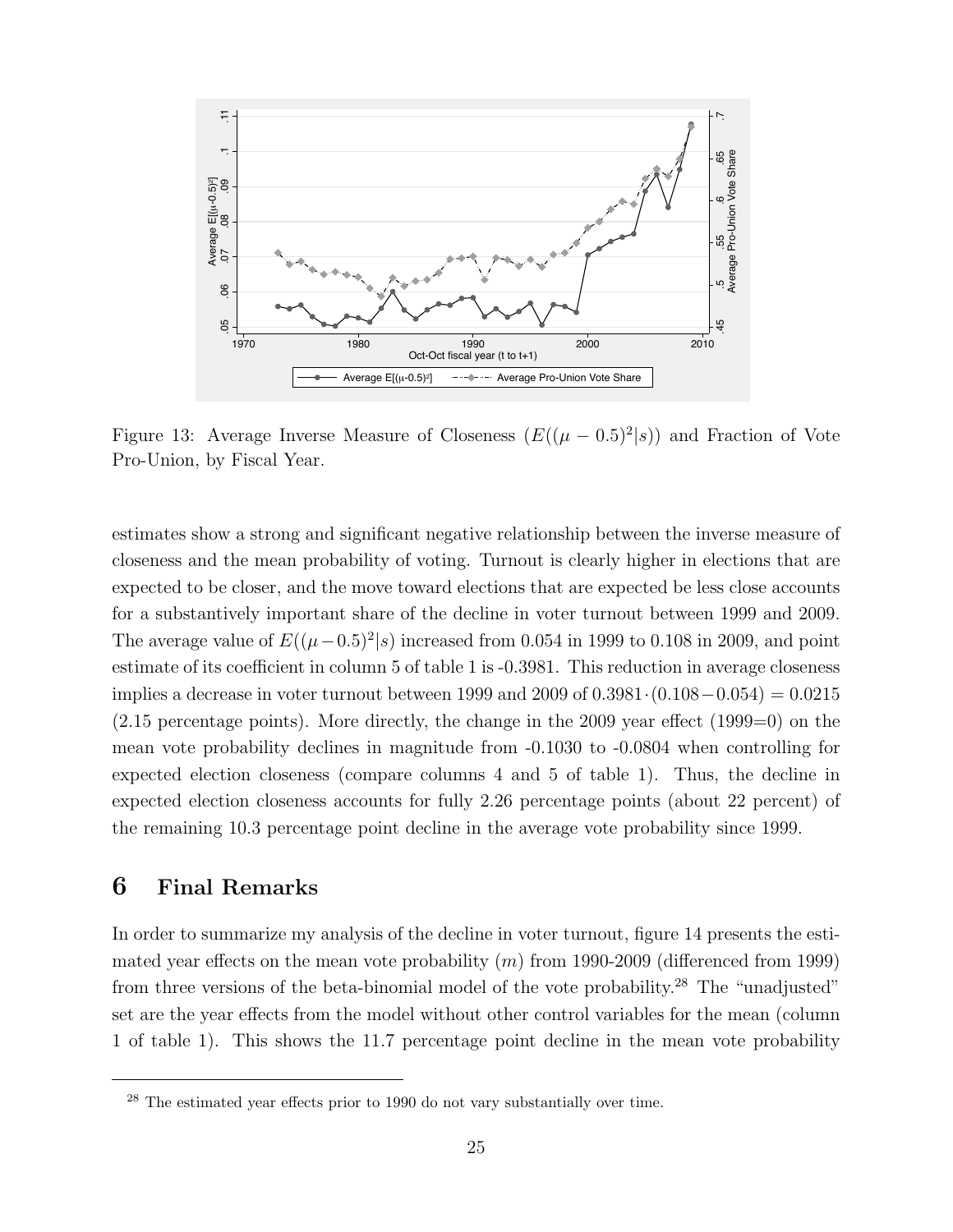

Figure 14: Adjusted and Unadjusted Mean Vote Probabilities, by year.

between 1999 and 2009. The second set shows year effects from the model with controls for region, industry, election mode, and election size (column 4 of table 1). These controls account for 1.4 percentage points of the decline in the mean vote probability. Finally, the third set shows year effects from the model with an additional control for expected election closeness (column 5 of table 1). The closeness measure alone accounts for another 2.26 percentage points (19 percent) of the 11.7 point decline between 1999 and 2009 in the mean vote probability (compare columns 1 and 5 of table 1). The remaining 8 percentage point decline in the mean probability of voting is not accounted for by observed election characteristics.

In conclusion, the continuing deterioration the union organizing environment has made organizing through the NLRB representation election process more costly. The first-order consequence of this deterioration is that there are many fewer representation elections, but it has also made unions more selective in choosing targets for organization. Unions now undertake organization in potential bargaining units that are larger, where they have a higher probability of victory, and where the resulting elections are less close. The result is an increase in the union win rate and a decline in voter turnout in elections held.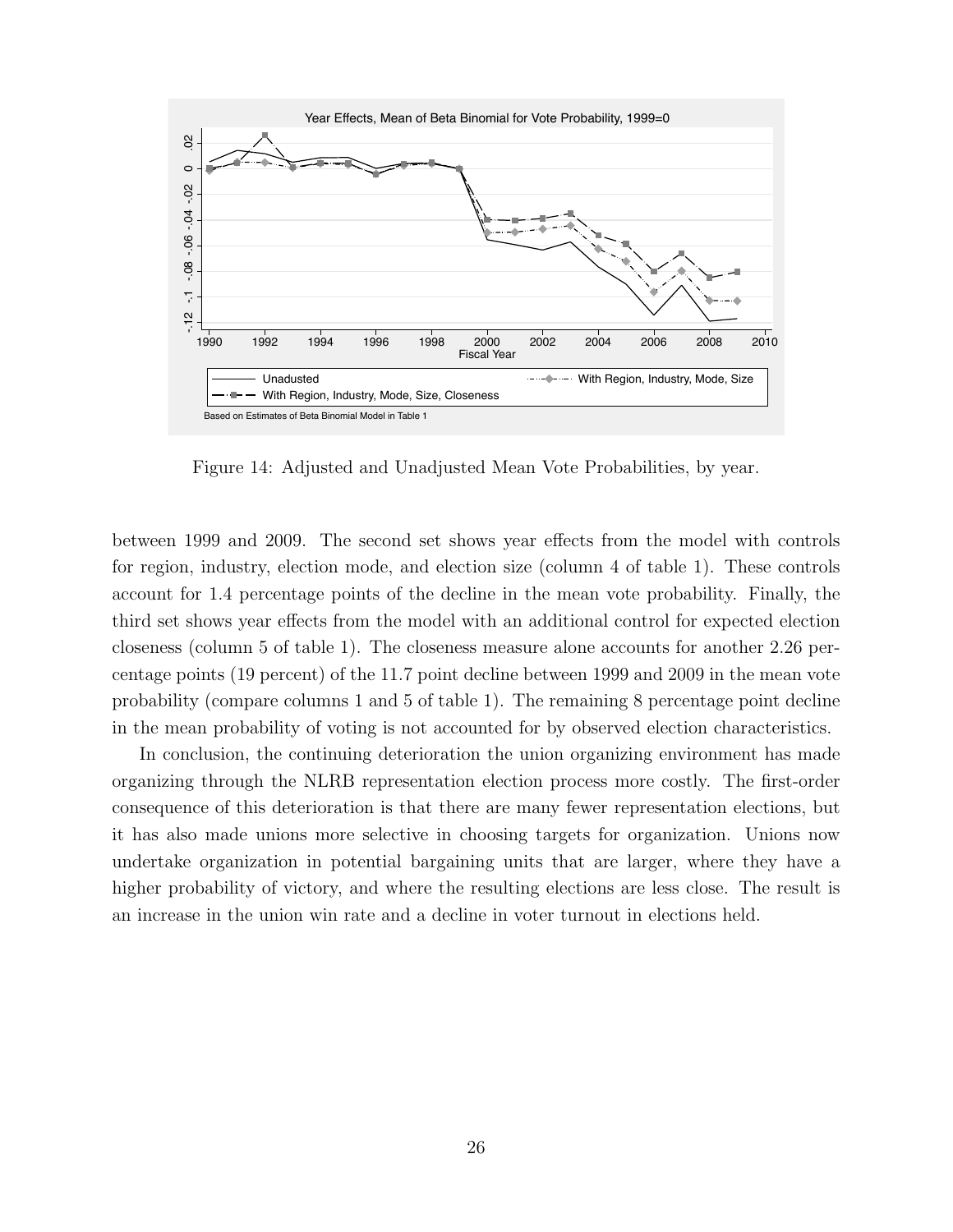#### References

- Coate, Stephen, Michael Conlin, and Andrea Moro. "The Performance of the Pivotal-Voter Model in Small Scale Elections: Evidence from Texas Liquor Referenda." Journal of Public Economics 92, 2008: 582-596.
- Downs, Anthony. An Economic Theory of Democracy, New York, Harper & Brothers, 1957.
- Evans, Hastings, and Peacock. Statistical Distributions, New York, John Wiley & Sons, 1993.
- Farber, Henry S. "Union Success in Representation Elections: Why Does Unit Size Matter?" Industrial and Labor Relations Review, January 2001. pp. 329.348.
- Farber, Henry S. and Bruce Western. "Accounting for the Decline of Unions in the Private Sector, 1973-1998," Journal of Labor Research, Summer 2001. pp. 459-485.
- Farber, Henry S. and Bruce Western. "Ronald Reagan and the Politics of Declining Union Organization," British Journal of Industrial Relations, September 2002. pp. 385-401.
- Ferguson, John-Paul. "The Eyes of the Needles: A Sequential Model of Union Organizing Drives," Industrial and Labor Relations Review, October 2008, pp. 3-21.
- Freeman, Richard B. "Why are Unions Faring so Poorly in NLRB Representation Elections?" in T. A. Kochan, ed. Challenges and Choices Facing American Labor, Cambridge MA, MIT Press, 1985.
- Frerejohn, John A. and Morris P. Fiorina. "The Paradox of Not Voting: A Decision Theoretic Analysis," American Political Science Review 68 June 1974: 525–36.
- Gould, William B. IV. Agenda for Reform: The Future of Employment Relationships and the Law, Cambridge, Massachusetts. MIT Press, 1993.
- Johnson, Susan. "Card Check or Mandatory Representation Vote? How the Type of Union Recognition Procedure Affects Union Certification Success," Economic Journal 112 April 2002: 344-361.
- Ledyard, J. "The Paradox of Voting and Candidate Competition: A General Equilibrium Analysis," in Essays in Contemporary Fields of Economics, G. Horwich and J. Quirk, eds., Purdue University Press, 1981.
- Levy, Paul Alan. "The Unidimensional Perspective of the Reagan Labor Board." Rutgers Law Journal 16 1985: 269–390.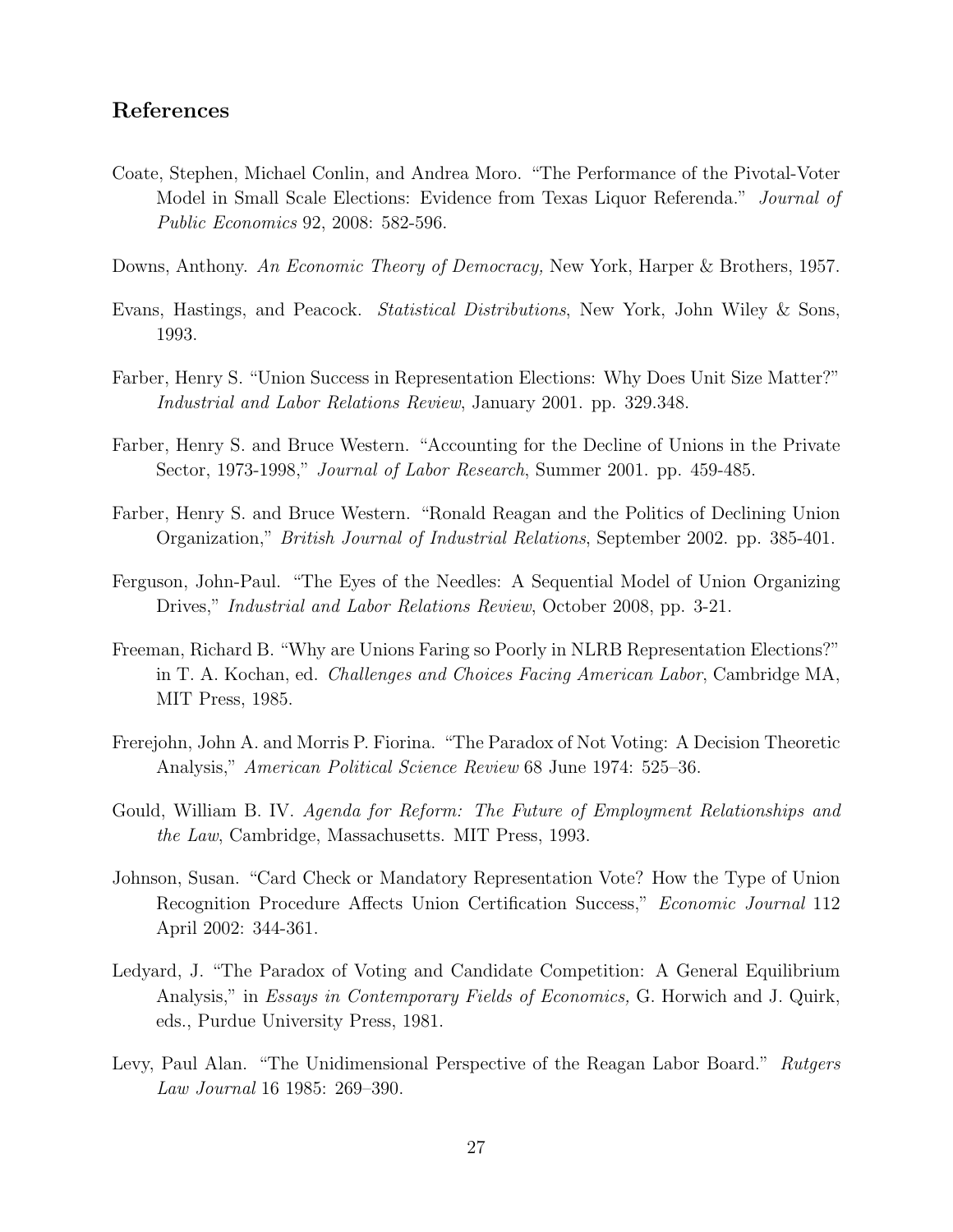- Palfrey, Thomas R. and Howard Rosenthal. "A Strategic Calculus of Voting," *Public Choice* 41 1983: pp. 7-53.
- Palfrey, Thomas R. and Howard Rosenthal. "Voter Participation and Strategic Uncertainty," American Political Science Review 79 September 1985: 62–78.
- Prosten, Richard. "The Longest Season: Union Organizing in the Last Decade, a/k/a How Come One Team Has to Play with its Shoelaces Tied Together?" Proceedings of the Thirty-First Annual Meeting of the Industrial Relations Research Association 1978: 240–249.
- Riddell, Chris. "Union Certification Success Under Voting versus Card-Check Procedures: Evidence from British Columbia, 1978-1998." Industrial and Labor Relations Review, July 2004. pp. 493-517.
- Riker, William H. and Peter C. Ordeshook. American Political Science Review 61 March 1968: 25–42.
- Weiler, Paul C. "Promises to Keep: Securing Workers' Rights to Self-Organization under the NLRA," Harvard Law Review 96(8), June 1983 :351–420.
- Weiler, Paul C. Governing the Workplace. Cambridge MA: Harvard University Press, 1990.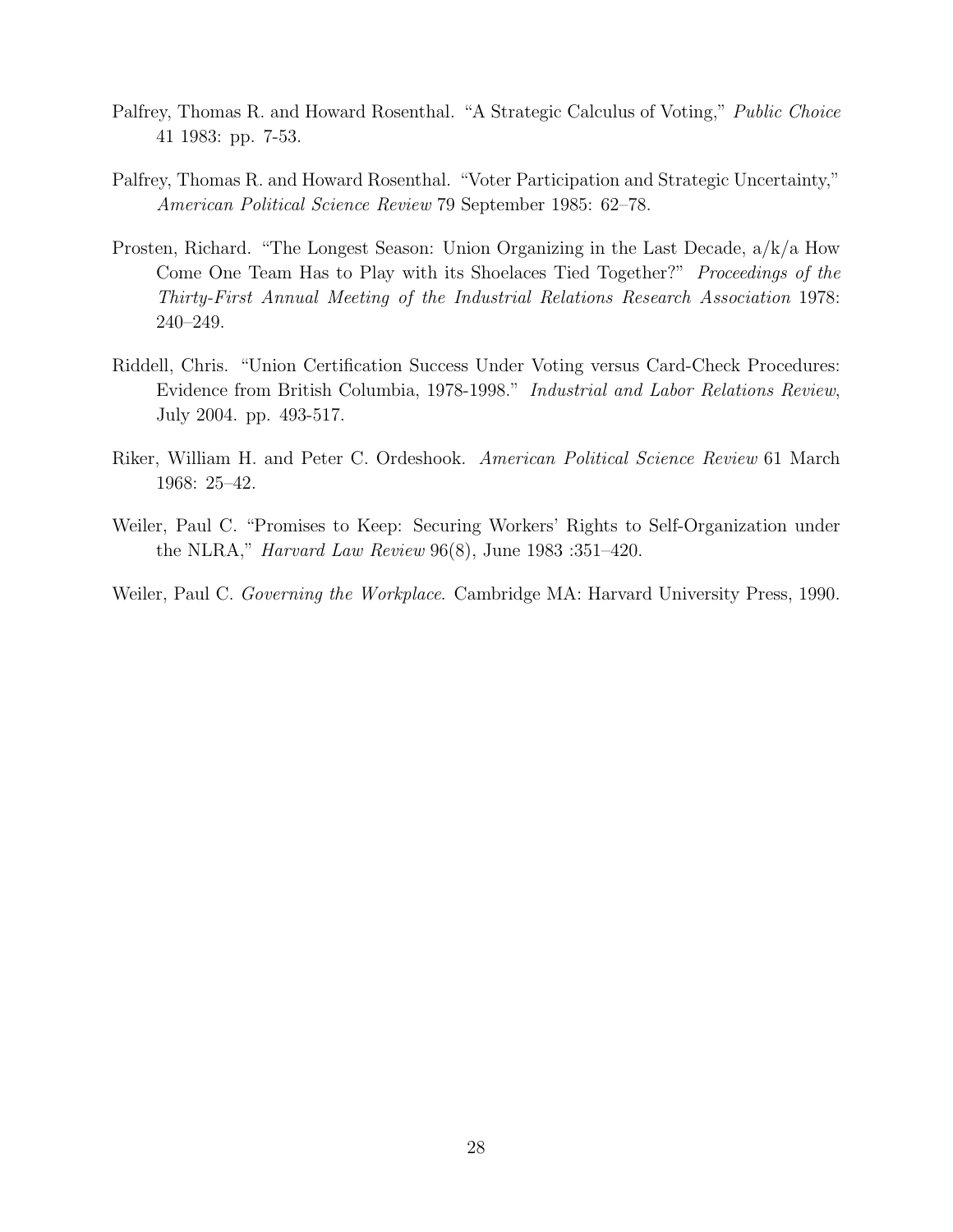## Appendix I – Derivation of the Inverse Measure of Closeness using the Beta-Binomial Distribution

I assume that  $\mu$ , the probability of a voter casting his vote in favor of union representation in a given election, is distributed as beta such that

$$
g(\mu;\theta,\nu) = \frac{\Gamma(\nu)}{\Gamma(\theta\nu)\Gamma((1-\theta)\nu)}\mu^{\theta\nu-1}(1-\mu)^{(1-\theta)\nu-1},\tag{22}
$$

where  $\theta$  and  $\nu$  are positive parameters and  $\Gamma(\cdot)$  is the gamma function defined as

$$
\Gamma(x) = \int_0^\infty \exp(-z) z^{x-1} dz.
$$
\n(23)

By the Bayes theorem, the distribution of  $\mu$  conditional on observing s pro-union votes among n total votes cast is

$$
f(\mu|s) = \frac{h(s|\mu)g(\mu)}{f(s)}.\tag{24}
$$

Assuming a binomial distribution for pro-union votes in a given election, the probability of observing s pro-union votes cast among n total votes cast conditional on  $\mu$  is

$$
h(s|\mu) = {s \choose n} \mu^s (1-\mu)^{n-s}.
$$
 (25)

The unconditional distribution of the number of pro-union votes cast in an election with  $n$ total votes cast is

$$
f(s) = {n \choose s} \frac{\Gamma(\nu)\Gamma(\theta\nu + s)\Gamma((1 - \theta)\nu + n - s)}{\Gamma(\theta\nu)\Gamma((1 - \theta)\nu)\Gamma(n + \nu)}.
$$
 (26)

Substitution from equations 22, 25, and 26 into equation 24 yields the posterior distribution of  $\mu$  given s pro-union votes among n votes cast:

$$
f(\mu|s) = \frac{\Gamma(n+\nu)}{\Gamma(s^*)\Gamma(n+\nu-s^*)} \mu^{s^*-1} (1-\mu)^{n-s^*+\nu-1},
$$
\n(27)

where  $s^* = s + \theta \nu$ . The posterior mean of  $\mu$  given s is

$$
E(\mu|s) = \frac{\Gamma(n+\nu)}{\Gamma(s^*)\Gamma(n+\nu-s^*)} \int_0^1 \mu^{s^*} (1-\mu)^{n-s^*+\nu-1} d\mu.
$$
 (28)

Noting that  $\int_0^1 \mu^{s^*}(1-\mu)^{n-s^*+\nu-1}d\mu$  is the Beta function with parameters  $s^*+1$  and  $n+\nu-s^*$ , it is straightforward to show that

$$
E(\mu|s) = \left[\frac{n}{n+\nu}\right] \left(\frac{s}{n}\right) + \left[\frac{\nu}{n+\nu}\right] \theta.
$$
 (29)